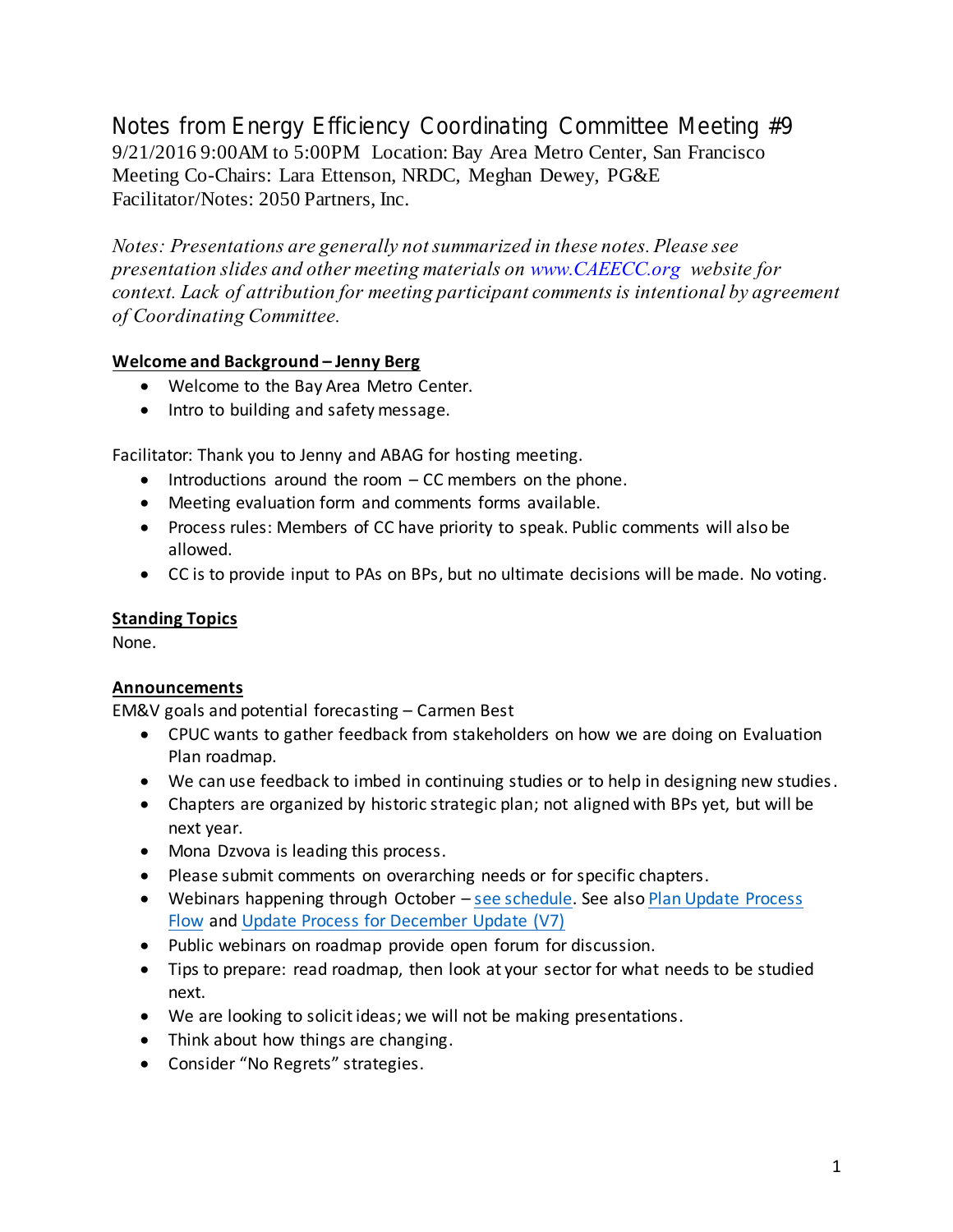- Our roadmap is not pre-defined. This is an open field. Come with your ideas and thoughts.
- This is not a consultant-led process. This is the public process. Please weigh in and give your ideas.
- After public webinars we will pull it all together and provide findings in December meeting. Then we will prepare update for this year.
- We'll do it again next year and re-align with the BPs.
- You can also provide feedback informally by going directly to section contact with comments.

LGP statewide proposal – Angie Hacker and Craig Perkins

- PUC has directed that LGSEC submit a draft BP.
- Will provide on October 18.
- Still in development but moving quickly.
- We think it is best to hold discussion until stakeholders get all details.
- Discussion will take place at CAEECC CC meeting on October 19.

## Agenda Review - Facilitator

#### **Session 1: PA Updates and Discussion: Statewide Program Transition Plan**

Facilitator: PAs have been working on response to Final Decision which calls for a significant shift to Statewide programs. Commission also asked for proposals for four pilot programs to assess how Statewide approach could work on downstream programs. Commission opened door to re-define upstream programs.

Statewide lead assignments – Matt Evans

- IOUs met several times, had many discussions.
- Brought proposals to directors.
- Ratified by PAs for upstream and mid-stream Statewide programs as defined in Decision.
- See Statewide Lead Proposal [presentation slide](http://media.wix.com/ugd/0c9650_2afa3b6910674804b8b4698c6224f7ea.pdf)

Question: Is this final or still under evaluation?

Response: It is pretty much final but looking for input if there are things we haven't thought about.

Question: What does "lead PA" mean? What roles will other PAs have? Response: We are still working on roles and responsibilities for lead PA and coordinating PAs.

Comment: Part of the idea was to reduce the amount of administrative overhead by having one Statewide lead. If all PAs are still working on these, it is not what we are looking for. Response: Coordinating PAs may just be providing guidance.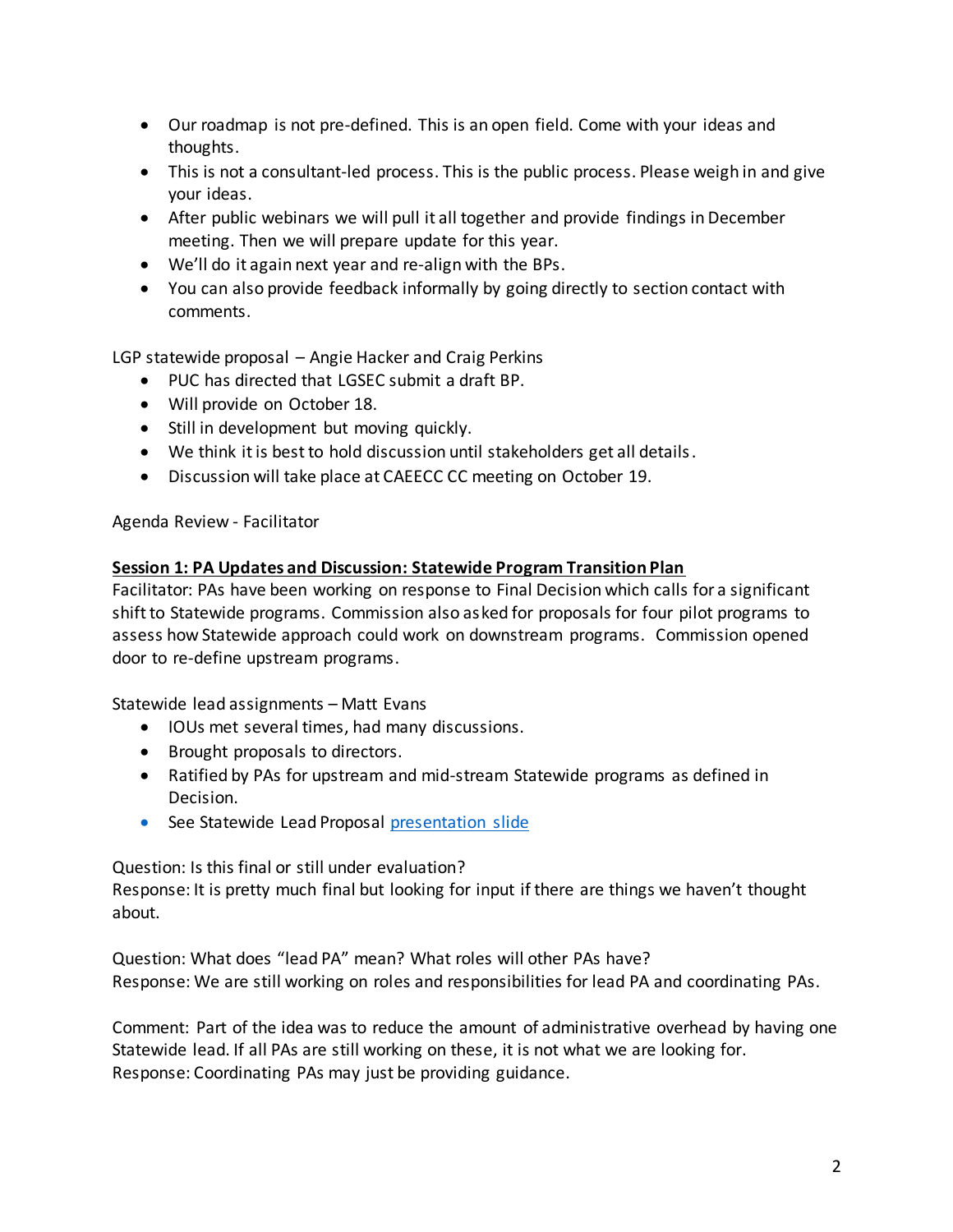Comment: Shouldn't this be governed by the bidding process? I thought the Commission gave strong directive on this issue.

Question: What about agricultural and industrial sectors? Response: Everything is downstream for those sectors.

Comment: Thank you for the presentation. At last *ad hoc* meeting, NRDC was very supportive of PG&E leading Codes & Standards. It is not clear what the benefit is of splitting up Codes & Standards.

Comment: I thought you would provide more analysis for these decisions. Examples of criteria would be: which PAs exceeded their goals for the past few years; which utilities have won national awards. Can you explain why you think each PA will exceed goals in the areas for which it will now be Statewide lead? I'd like to see analysis of why PAs were chosen for each particular area. Can you provide this next time?

Response: SCE looked at quantitative and qualitative data to analyze programs. If you look at Emerging Technologies, Savings by Design and Building Code Advocacy, that is the optimum combination for SCE to reach State goals. That is a natural grouping. Plug loads and appliances is another strategic grouping.

Response: It is important to remember that the Decision makes it clear that implementers will really help shape design of Statewide programs going forward. Sure it matters who is lead PA, but implementers will also play strong role in helping develop these programs. Many of the programs will not look the same as they look today because we will have a strong voice from the market in designing programs going forward.

Comment: Traditionally there has been a similar connection between appliance and codes. I'm not sure why there are different leads for these programs. If we have two PAs and two implementers working on different tracks, that may not relieve administrative burden.

Response: Edison has had strong leadership in state for Title 24 . SCE has optimum mix to reach 2030 ZNE goals.

Response: There is an opportunity to rationalize implementers. It will be critical to bringing economies of scale.

Comment: PG&E response to this issue is unsatisfactory. I expected that there would be a lead for each program. I didn't expect the programs would get broken up. If this stays the same, I expect ORA will oppose what has been proposed. It is not what the Commission proposed in the Decision. I think the Commission was clear that programs would be put out to bid and that third parties would help design programs. This looks potentially to me like you won't get benefits of having a single administrator. It looks similar to what we have now.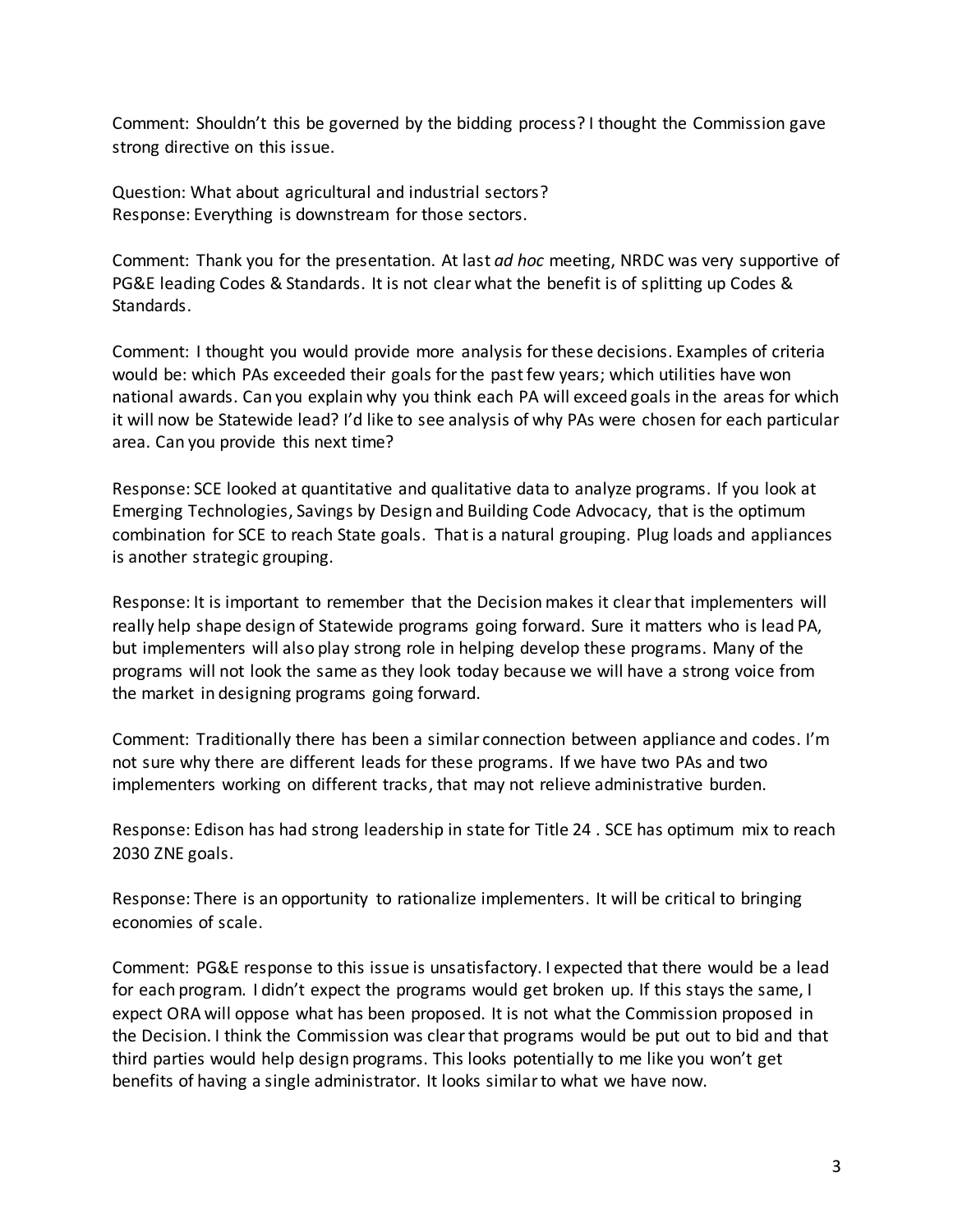Comment: I'd like to see a matrix with criteria for scoring who would be lead for each program. What were bases for these decisions? What data was used to determine who would lead?

Response: That is a great idea but I don't want us to get stuck in analysis paralysis. All PAs have exceeded goals in certain aspects. I'm not sure this will tell you anything that will be very helpful. We can pull savings achievements from our annual reports.

Response: Certain combinations of programs work well to support California's goals.

Comment: I'd like to understand the logic here. It would be nice to understand the value that a PA brings to a certain set of programs. Also, what are the efficiencies that you think you are bringing from these groupings?

Comment: I agree with these comments. I'm concerned that this appears to be more division and complication, than less. I'm concerned with lack of analysis orlack of presentation of analysis. I'd like to see a bottom up approach to midstream activities in keeping with the Decision (at p. 56) which encourages that type of analysis. This sort of extreme mincing of Statewide programs precludes the opportunity for that to happen.

Response: Request is duly noted.

Downstream pilots – Matt Evans

- General agreement in some areas among PAs
- This is a work in progress, but generally[, see Downstream Pilots Program presentation](http://media.wix.com/ugd/0c9650_2afa3b6910674804b8b4698c6224f7ea.pdf)  [slide](http://media.wix.com/ugd/0c9650_2afa3b6910674804b8b4698c6224f7ea.pdf)
- PAs will continue discussions.
- Maybe we can come back on September 30 for a short webinar with final presentation.
- We are welcome to suggestions for final approach.

Comment (from PA): We want stakeholder feedback on downstream pilots. We are set to submit first drafts of chapters. We want feedback on when you want final list of downstream pilots. We don't want surprises.

[WE&T Pilot Program Draft Concept](http://media.wix.com/ugd/0c9650_4bbe22d7db13453b86d6d050487989b6.pdf) – Brandi Turner and Sam Jensen Augustine

- This is a Career and Workforce Readiness Program
- We are brainstorming. We want initial stakeholder feedback.
- Not sure if it will be a local or Statewide program.
- After we get feedback, we will explore further with WE&T Subcommittee.
- One issue is how WE&T as an energy savings program should complement efforts of other agencies that do workforce training. We have had feedback from both sides. We think this idea strikes a balance; it supports efficiency and workforce training. It also provides opportunity to work with third party implementers on program design.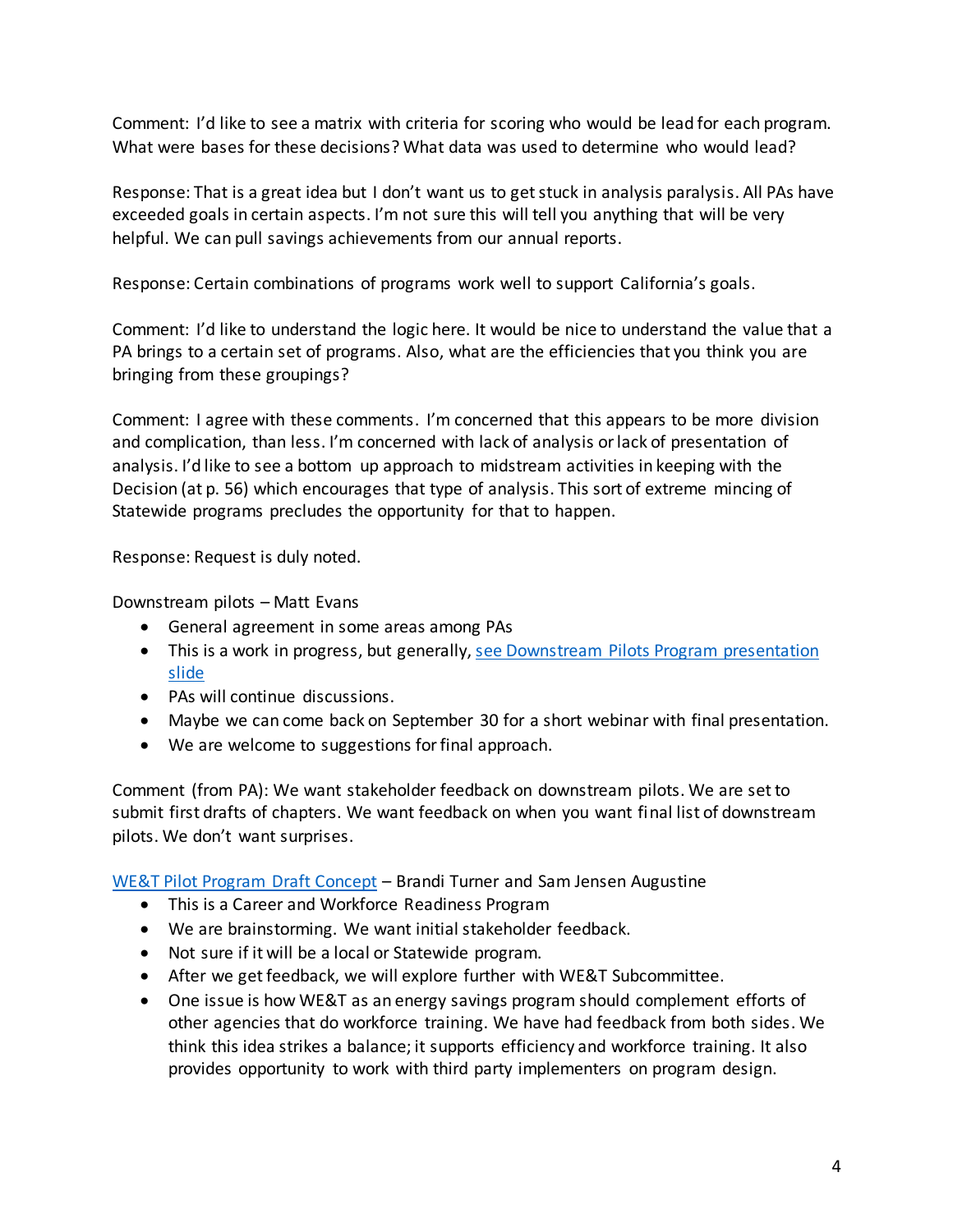- We are taking direction from Final Decision to heart and asking for ideas from implementers.
- We view this as an opportunity to look to third party implementers to address energy efficiency dollars while supporting disadvantaged communities.
- We are looking to third party implementers to help with providing WE&T and EE funding to enhance green EE programs. Some agencies are already doing this.
- We are leveraging job and workforce development.
- There is a need for a qualified workforce.
- We are looking to affect disadvantaged communities.
- Program will likely be launched 2018.
- Sample requirements:
	- $\circ$  What EE career/skills is being addressed in addressing California's Energy Goals and why?
	- $\circ$  What services are being offered to address the EE gaps identified by the bidder?
	- o What are the additional non-EE services provided by bidders?
	- o How is success measured?

Comment: I like the concept. I would like to see more details before I can comment fully.

Response: This is just in concept form. A lot of detail on how it would work operationally will come from potential bidders. We want to rely on what already exists in this area. Response: We will keep working on it.

Comment: Regarding disadvantaged communities, do you have a set piece to look at disadvantaged communities? What is your definition?

Response: Great question. We submitted definition as part of advice letter a few years ago: A high unemployment zip code where the unemployment rate is either at least 150 percent of the median unemployment rate for the county or the state, or a low income zip code where the average household income is 50% below Area Median Income. We also take referrals from outside organizations.

Comment (from CCA): I support the general concept. I have a concern that selection of implementers or entities who will receive funding may not have appropriate awareness of local characterizations. We'd like to see local PA in role of selecting winning bids for services in their area.

Response: All of this is still on the table. We are looking for implementers to bring in local knowledge as well. It makes sense to have MCE or other local providers at the table. We also want to look for efficiencies for the program.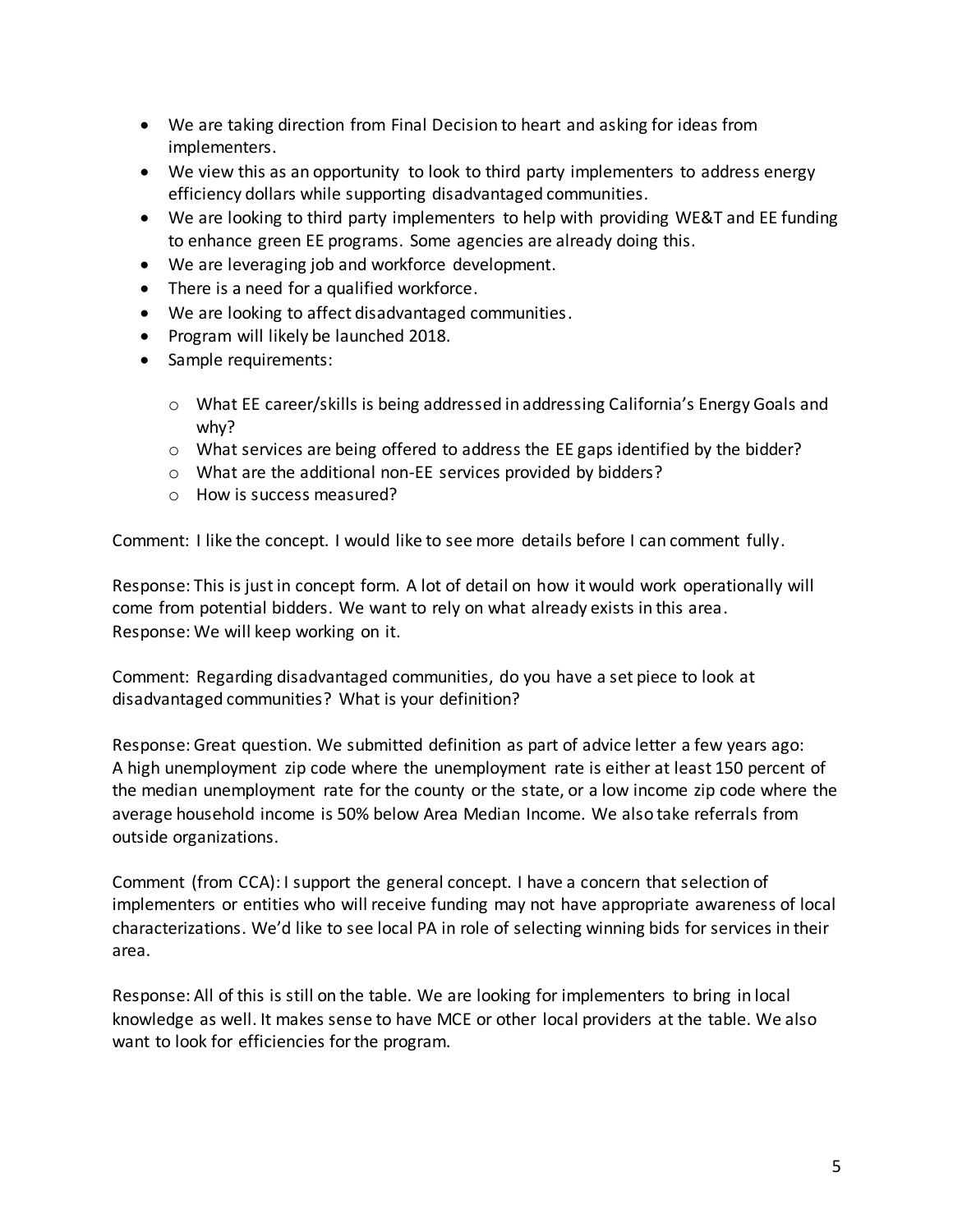Co-Chair: There needs to be a balance: we want more details from PAs on programs, but PAs are trying to get details coming from implementers.

Response: If we move forward, we will provide more details in BPs.

Co-Chair: We are working on setting up a peer review group/independent evaluator dedicated to figuring out the process and approach for RFPs.

Question: What does independent evaluator do?

Response: Great question. That is what this group will address when it meets. We will take the concepts provided by Bernie Kotlier for independent evaluator and will meet and vet ideas in the hopes of ultimately providing a proposal.

Facilitator: Provide written comments by 9/26 t[o facilitiator@caeecc.org.](mailto:facilitiator@caeecc.org) We will post on website and also provide to Sam and Brandi.

Co-Chair: For statewide SEM programs, will there be multiple third parties competing in the market?

Response: This may depend on the bidding process. It will be open to multiple bidders across the state. Bidding process will take care of efficiency issues.

Comment: MCE does not support agricultural or industrial sector strategic management as Statewide programs. We think customer interface should happen on a local level. *Dicta* from Final Decision discusses attribution to all PAs. Non-utilities may not be able to get attribution for Statewide programs. We have concerns about cost-effectiveness and how attribution will work.

Response: The local issue will still exist.

Facilitator: This is a great opportunity to provide input on Statewide assignments. Now is the opportunity for non-PAs to ask question and provide input.

Comment: For clarification, the Decision doesn't say these are "pilots." It calls for piloting downstream approach for downstream programs.

[Downstream Pilots for Statewide Administration: Programs, Approaches and Elements](http://media.wix.com/ugd/0c9650_2afa3b6910674804b8b4698c6224f7ea.pdf) – Mike Callahan

Question: Are you thinking that this set would substitute for one of the four? Response: Instead of four separate programs, maybe there would be four separate elements.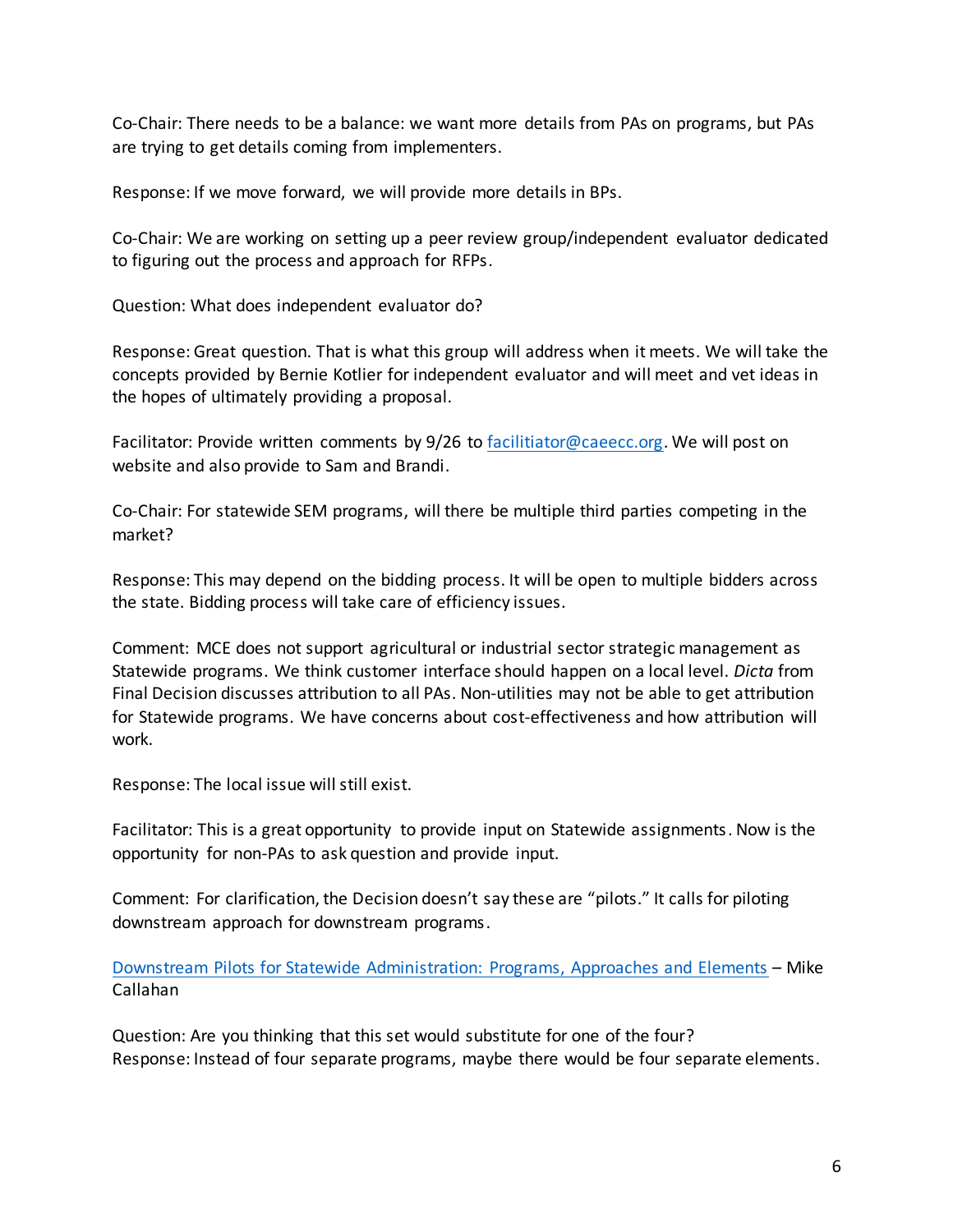Comment: I see a value to development of work papers for Statewide programs. There is a value in thinking about this logically.

Comment: BayREN supports this analysis and proposal. We have a concern about downstream programs going Statewide given local touch. One quick idea is Statewide training and curriculum -- to support the upgrade program (e.g., the training will be the same even if the individual programs are slightly different for local needs).

Comment (from PA): This does have a benefit for things that are consistent across the State. There is a lot of movement to make these things uniform across the state. For example, with respect to work papers and deemed values, there is CalTF to work through this. To the extent that MCE is interested, please participate. With respect to metered analysis, SDG&E wants to work together for consistent methodology. Some of these things are happening already, not necessarily in formal downstream programs. Reciprocity is one of the more useful things to consider to make programs consistent. Making processes across programs consistent will be valuable.

Response: This isn't just about making everything consistent. We want one entity working on programs for consistency and efficiency.

Facilitator: Overall questions on Statewide administration? Concerns about disruption? Thoughts on re-categorizing or packaging these issues?

Co-Chair: What about consolidation of all upstream/midstream? SDG&E has HVACs and Edison and SDG&E has lighting. Has that been addressed?

Response: I don't think we discussed in detail. For lighting innovation and lighting market transformation, SCE has reduced budget and eliminated some of those programs for 2017- 2018. SCE may be in a different position from other PAs.

Co-Chair: A lot of upstream/midstream strategies often follow a similar recipe. I'm wondering if you were strategically trying to divide to make this more efficient? A lot of dividing up makes more challenges. It would be great if there was a consistent effort to make this more efficient.

Facilitator: Sandy Goldberg provided written comments before the meeting:

 Include \$1 million annual funding for a new partnership with Administrative Office of Courts (AOC). AOC owns/operates about 300 office buildings and has requested that IOUs establish a special partnership dedicated to its facilities. CA Department of General Services is not involved in ownership, operation or contracting for the AOC facilities. AOC buildings present huge potential for efficiency retrofits. AOC can act quickly because it does not contract through DGS, it has done many successful direct install retrofits, it has obtained audits at numerous buildings, and has plans to implement ZNE retrofits at as many facilities as possible. A preliminary proposal for the AOC Partnership is attached.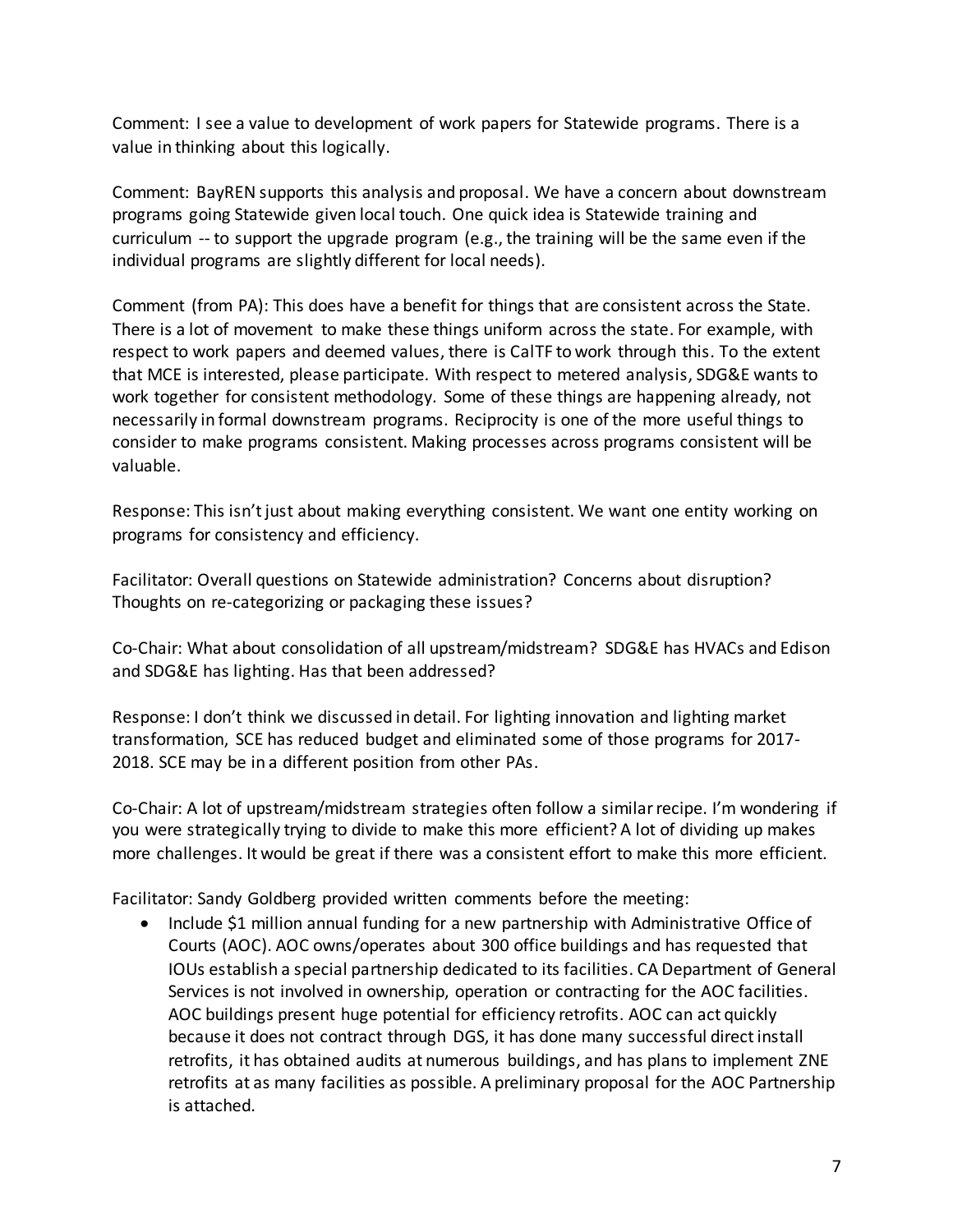• Include additional funding for in depth audits. State facility managers have determined that in many cases the energy audits offered by the IOUs are too cursory and not helpful to act on (the exception is when the IOU provides funding for a targeted, more detailed audit).

Comment: Regarding transition issues, I think it is important to hear from PAs how they plan to minimize transition as they move to one PA. This may not be in BPs. Maybe PAs can provide supplemental documents on possible issues and proposal for resolution.

Comment: All assignments on slide are for upstream and midstream. This does not include downstream programs? Response: Correct.

Question: What is the timeline for release of proposals for downstream programs?

Response: We plan to provide a webinar on September 30 to present proposal. UPDATE: This has been rescheduled to October 14<sup>th</sup>.

Comment (from PA): With respect to request for a one-page document regarding transition issues, this dovetails into how PAs divided up the work. In order to move programs into the market, we divided the work so that we can get it done. We want to minimize the disruption into the market. Division of the work is part of the transition plan. This is not necessarily set in stone as we move forward. We can re-arrange as we get a better understanding of the inefficiencies at issue.

Comment: This issue belongs in BPs. PAs need to set forth plan for how they will put things out to bid. It would be insufficient to say, "We plan to do it this way, but we'll adjust it as we go."

Comment: Currently, we don't have a program implementer for our [UC] partnership. I see no value in introducing a program implementer. I'd like to know more about the process for introducing program implementer for our partnership.

Response: Great question, noted for the record. Someone needs to follow up.

Comment: The September 30 webinar is just an idea. It is up to this group if we want this meeting. PAs should have something nailed down to present for downstream Statewide programs by September 30. Issue is what is best venue to further communicate the plan. Do people want a webinar on September 30?

Comment: We may not have a lot of downstream pilots on that that date – or maybe we will have a non-consensus list.

Facilitator: There needs to be interest from non-PAs for this webinar. I'm seeing enough interest for webinar on September 30 at noon.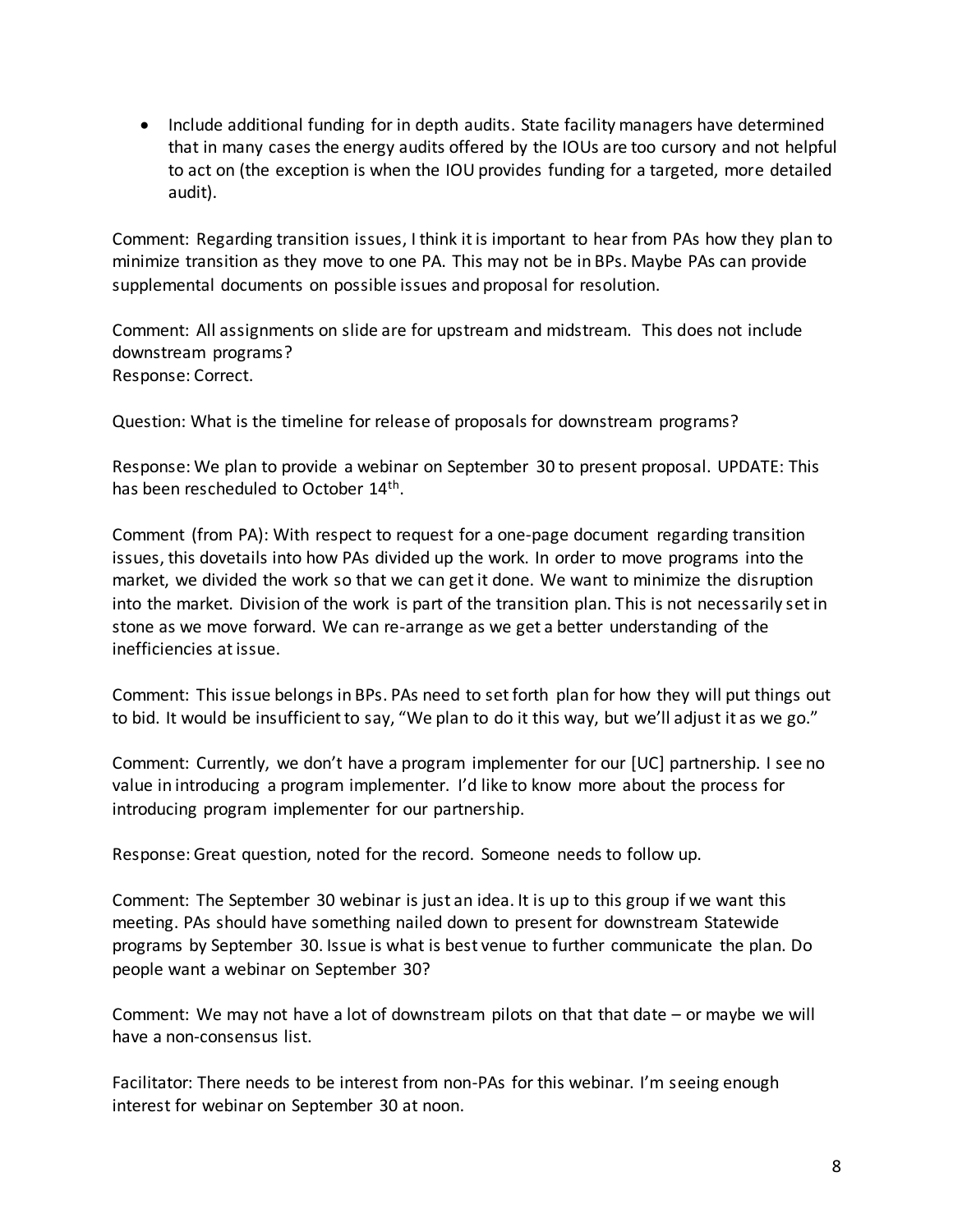Comment: On Statewide issue, I started mapping out which utilities have which areas. Looks like lighting innovation and market transformation will be terminated in 2017-2018. SDG&E will be left with HVAC. It makes sense to group HVAC with other upstream or midstream programs. I'd like to see more on reasoning for why HVAC is going to SDG&E.

Facilitator: Provide written comments to facilitator by September 26. We will give to PAs to prepare for webinar. This was a big, complex task. It is not easy to work out. We have appreciation for what has been accomplished and the work that lies ahead.

## **Session 2: Discussion: CAEECC Conflict of Interest Procedures – Evelyn Lee**

- Providing overview of where legal teams are on conflict of interest issue and next steps.
- I am the Energy Efficiency attorney for PG&E. I have worked with colleagues at Edison and SDG&E on guidance from May. ED BP guidelines set out concerns that CAEECC process with stakeholders might allow an environment for influence of BP process which results in conflict of interest.
- What are legal standards for COI? You know it when you see it.
- We need to avoid situations where market actor has inside knowledge from attending meetings to get advantage to influence process of program development or bidding.
- Main issues are non-public knowledge and potential for influence.
- We have come with a policy document followed by implementation plan which addresses undue influence over BPs, insider knowledge and selection of implementers.
- Rather than exclude market actors and implementers from meetings, we think Co-Chairs and Facilitators should take responsibility for prohibiting sharing of non-public information at meetings. Meetings need to be at high enough level so no non-public information is shared. People need to identify who they are so Facilitator can exclude them from certain situations where non-public information will be provided.
- [See Joint IOU Proposal Conflict of Interest Plan](http://media.wix.com/ugd/0c9650_c2e918cbb7784b588e74d82fbc51286e.pdf)
- We would like to get questions and comments over the next month or so.

Comment: It would be good to establish a follow up process.

Comment: Where you refer to selecting and adopting IPs, do you mean program design or selection of implementers? This is confusing and needs to be clarified before people can comment.

Response: Selection of implementers. People can be involved with program design as long as they disclose they are implementers.

Comment (from implementer): I am confused by some of this direction, specifically the definition of implementers. The vast majority of money goes to implementers. Also, the notion of non-public information being discussed in a public forum is confusing. These conversations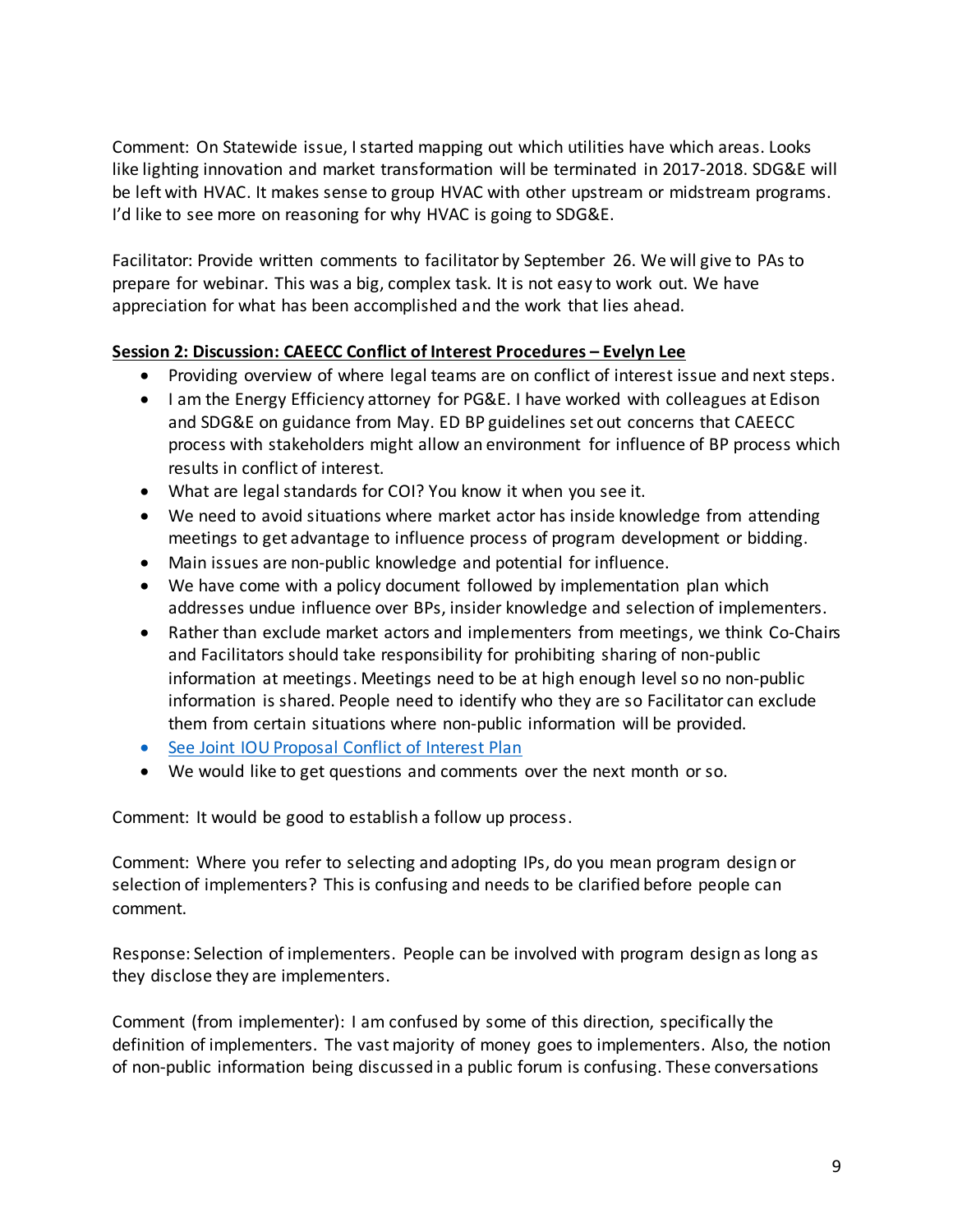should all be public. CAEECC should be public. I also have a clarifying question: when we discuss implementers not being in the room, what is a public versus non-public CAEECC meeting?

Response: All CAEECC meetings are public. PAs do not benefit personally from administration of EE programs. However, implementers do benefit financially. Scoring is generally not public information. Where competing implementers have different business plans, information about their programs is generally proprietary to their businesses. Implementers would not be in room when others are providing confidential proprietary information.

Comment: Thank you for preparing this proposal. I'd like to provide comments and ask for clarification. In public meetings, where something non-public may be discussed, can implementer participate as long as implementer declares its position?

Response: We are trying to keep agenda at higher level so no need for conflict to be addressed in meeting. We appreciate your "real world" comments about how this will work.

Facilitator: Maybe we can talk about this further at the October 19 meeting. Not sure we can do that all in one meeting.

Comment: That sounds fine but can you please send these documents to everyone, we need to get these documents in advance to review.

Facilitator: Yes, we will post on website. Written comments will be due to facilitator on Wednesday, 10/5. Then IOUs will provide a revised draft. We will post comments on website.

Comment: To clarify, I volunteer my time to this process for the benefit of energy efficiency programs in California. I think the CAEECC process should be reviewed if there are issues. We should not be reviewing bids in this forum rather than differentiating implementer roles.

Comment: I want to confirm that we are continuing to operate under rules that we have been using, as per Hazlyn comment, until final policy is agreed to and posted.

Response: Yes.

[*Lunch*]

# **Session 5: Short Topics**

*Implications of RFOs/Diablo Canyon for Business Plans* Facilitator: How do PAs envision handing those issues in BPs?

Comment: In general Edison will have in BPs that we need to be mindful of locational targeting, but we do not expect to provide a lot of detail on this issue now.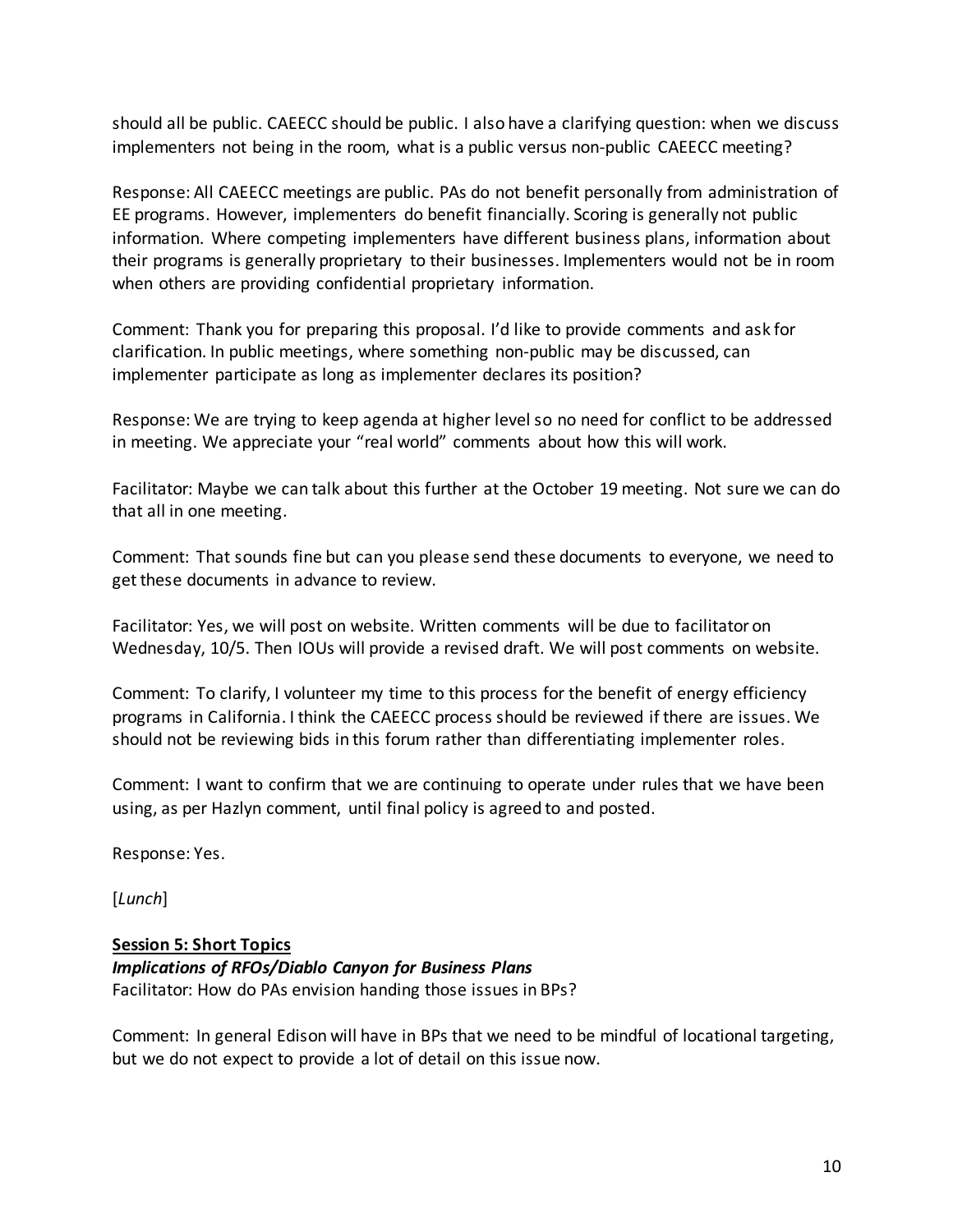Co-Chair: Reminder that this is an issue on our tracker. This issue came up a long time ago. How does what we do fit into broader picture? How does Energy Efficiency fit into the broader puzzle? How are we going to see that in BPs? Testimony? What we are expecting to see?

Comment: We included comments from Decision that solicitations by utilities that happen outside EE-funded programs should be reflected in documents that deal with EE programs. Not a lot of detail since much will be speculative but it would be valuable to have total budget, what activities are, etc. so stakeholders can look at BPs and see the big picture, not just EE.

Comment: Agreed.

## *How budgets will be organized and presented in the BP drafts*

Facilitator: This issue is from ED checklist for BPs. Are PAs planning to include program level budgeting in view of ED guidance?

Comment: Program level budgets should be in annual advice letters. Cost effectiveness should be in advice letter. Program level requirements was a remnant of the guidance prior to the 9/1 filing. Originally, the BP cost information was going to be filed at the same time as the programmatic annual advice letter. We assume they will be merged at some point.

Comment: It would be good to have sector level budgets even though duplicated in CEDARS, not just program level.

## **Session 3: Discussion: Approaches for Transitioning to Third Party Outsourcing given 60% minimum by 2020**

Facilitator: Directive from Commission for PAs to include in BPs how they intend to meet 60% or more stipulation for third party outsourcing.

Under new decision, third party means program designed and proposed by non-PA. Statewide is different from third party. Most Statewide administered contracts may be bid out on a third party basis. Just because program is Statewide does not necessarily make implementer a third party [*subsequently disputed per Ordering Paragraph 5, which states "For energy efficiency program purposes, "statewide" shall be defined as: A program or subprogram that is designed to be delivered uniformly throughout the four large investor-owned utility service territories. Each statewide program and/or subprogram shall be consistent across territories and overseen by a single lead program administrator. One or more statewide implementers, under contract to the lead administrator, should design and deliver the program or subprogram." (p.109, D16-08- 019)*].

This is an opportunity for stakeholders to weigh in with comments and seek clarity on this issue. It will be a radical switch from where we are now to where we need to be in 2020. Don't ask about specific programs today. Those need to be worked out as part of IP process. Today we can address more general issues:

What kind of conversation will there be in BPs that address issue of meeting 60% goal?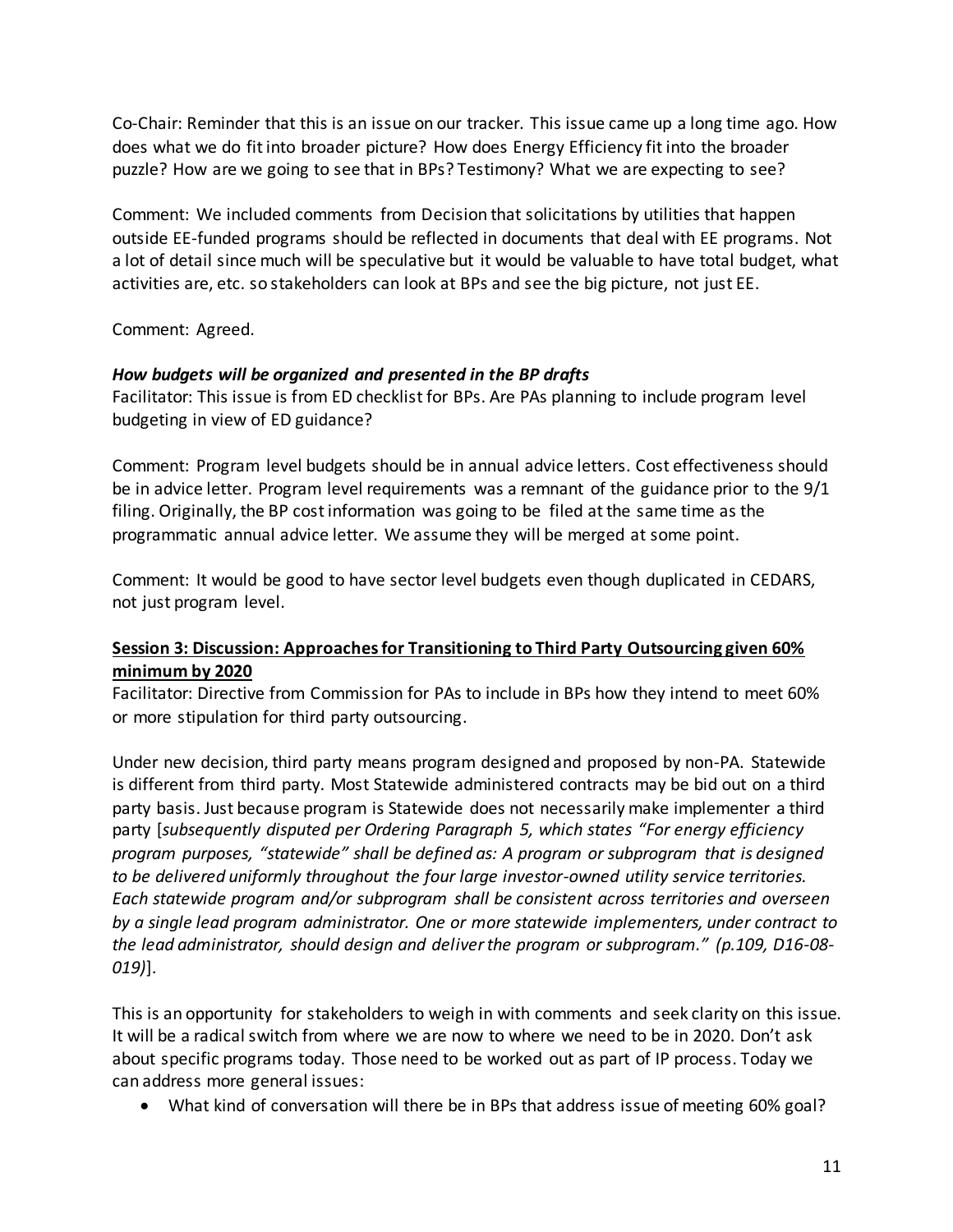- Gap regarding actual definition of third party in practice. Commission requires "designed and proposed." What about programs that were designed and proposed 10 years ago? What do we mean by third party?
- Is outsourcing likely to happen on program-by-program basis or on a sector basis?
- PAs are not in position to lay out a lot of detail today. What time frame are we on for resolution?

Comment: Decision addresses third party programs on p. 70. Presumption is that things will be put out to bid. 60% is not the limit. (Decision, p. 73.) It would be problematic for a party to think that 60% is the limit.

Facilitator: Yes, 60% is the minimum.

Facilitator: Can PAs share level of what will be included in BPs on how issues will be handled?

Comment: It makes me nervous in practicality what it means to scale from 20% (current) to 60%. This will require a lot of bidding out. What can we expect to see? Is there any strategy?

Comment: My expectation is that BPs would look at market segments and include areas where its best to put bids out first. That would be an initial part of each BP chapter: here's our general strategy for when we will put these programs out to bid and timeline for doing that.

Comment (from PA): We are still giving thought to how this will be included in timeline. In our BPs we outline our tactics (existing, modified and new – short, mid and long term). Those that are existing and short term are obvious choices for first wave of solicitations. We have a long way to go on this.

Comment: We appreciate the extent that you can make it chart-like and explain how you plan to go out. Also, how long do you anticipate it will take to issue RFPs and actually make a change for customer? Just as clear as you can be will be helpful.

Facilitator: Sounds like this will not be totally resolved in October 18 drafts?

Co-Chair: If program is already in play and had been designed completely by a third party, seems like that can just stay. If there is a program that was designed by a third party and PA wants to see if they can get it cheaper, and bids it out, then it would not be compliant.

Facilitator: Does anyone disagree with that?

Response (from PA): I agree with that. If we have an existing third party program, and there is no need to re-bid, then it qualifies. SDG&E reviews and vintages programs. I get your point that we can't just re-bid the same programs. If third parties come in with new ideas or variations on the theme, that is different. If program is same, and we re-bid just to get a better price, then it wouldn't count. But where would such a program sit?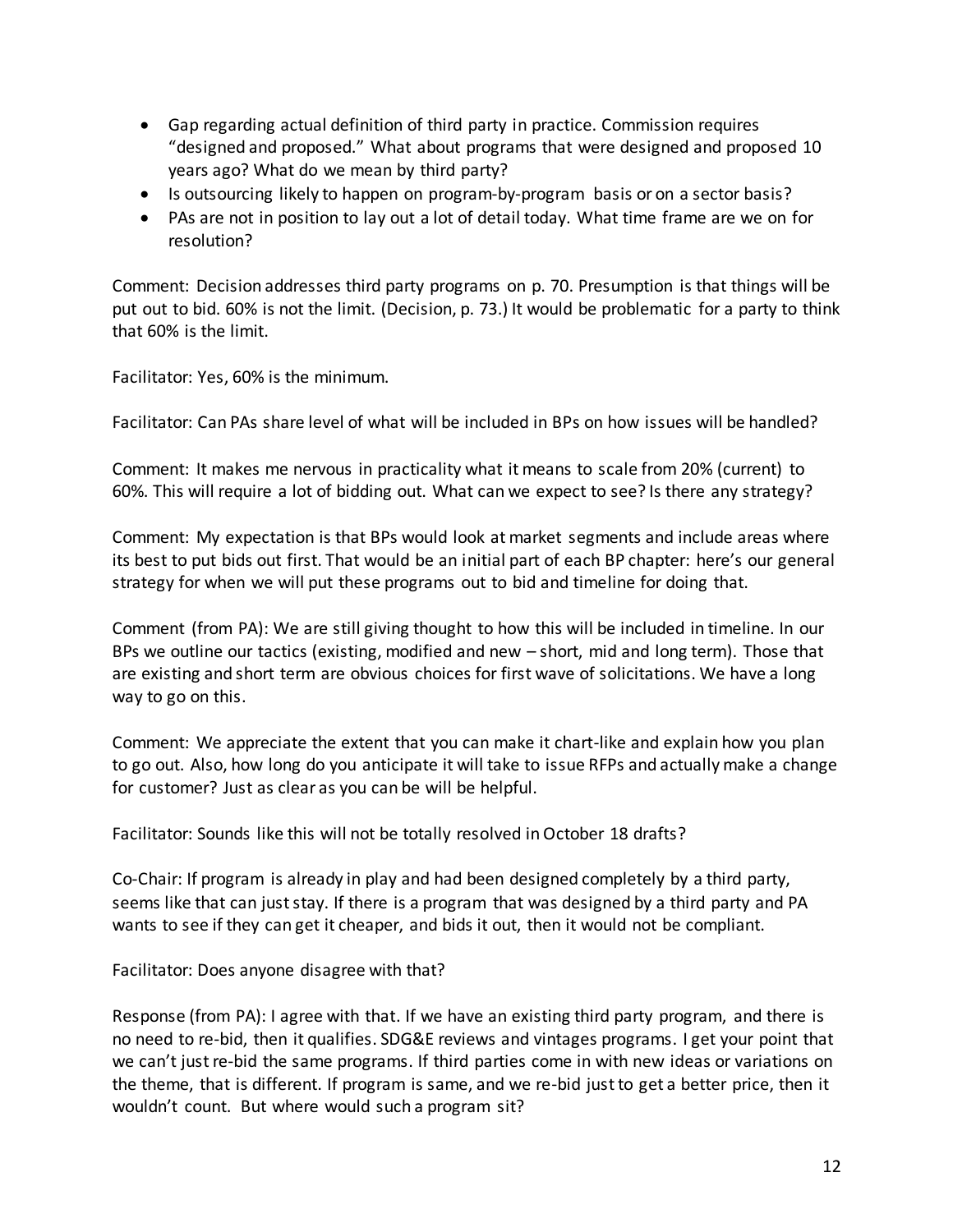Response: Not in the third party category.

Comment (from PA): Our strategy is to go out no sooner than the fourth quarters for our third party programs. We also want to see new ideas. General strategy: we want to get the most bang for the buck with currently existing program. We may ask for new designs, and if nobody comes up with anything better, we can work with what we have.

Comment: If you come up with solicitation with a scope, that should probably not be a third party.

Comment: If we bid program we already have and ask for other ideas, then doesn't count as third party. But if we say we are looking for ideas in this area and our current program looks like this, then it moves over the third party.

Comment: I agree.

Co-Chair: When do IOUs think they can come to CAEECC with proposal? Facilitator: Who thinks they will have a proposal in BP draft?

Response: SoCalGas most likely to propose at November 16 meeting. We may provide in some draft chapters on October 18.

Co-Chair: Can other PAs commit to November 16?

Comment: I agree. This is a central cornerstone to what we are doing. We need this to be able to evaluate the rest of the plans. November is already too late.

Comment: Coalition for Energy Efficiency feels sooner is better.

Comment (from PA): BPs must have bid process, what aspects will be in bid, and a timeline. To the extent that drafts do not have these components, then there is a significant piece missing from BPs.

Comment: Agreed.

Facilitator: Then we will pick this up on November 16.

Comment (from PA): Understanding the need and where we are today, I appreciate that the timeline we are thinking about is to accommodate PAs. It seems like it is incumbent on PAs to think about a schedule that will accommodate vetting and managing our internal schedules.

Comment (from PA): We will have some of this in our chapters on October 18. Rest will spill over to November.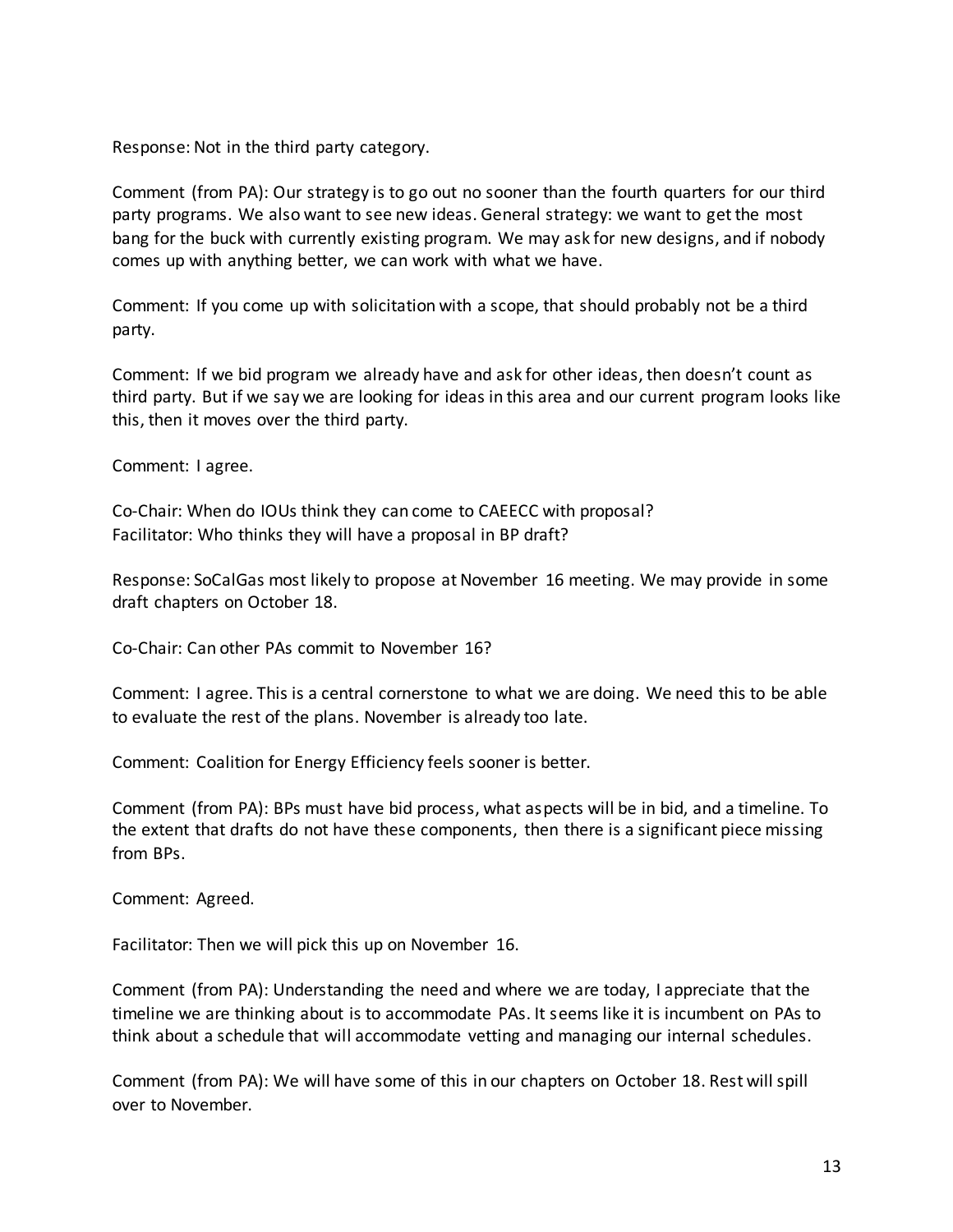Facilitator: Can PAs commit to a schedule for discussion on September 30? Comment (from PA): I don't know.

Comment: Plan for bidding out should be included in BP drafts on October 18th.

Facilitator: We are going to start our discussion of Voluntary Draft BP Chapters.

- Drafts are not complete.
- Please be constructive in comments.
- See Discussion Guide for 9/21 [CAEECC Meeting Session Nos. 6-10.](http://www.caeecc.org/9-21-discussion-guide)
- Comments due to [facilitator@caeecc.org](mailto:facilitator@caeecc.org) on September 28.

Co-Chair: I have a general structural comment. We need to take another look at organization and checklist to make BPs more streamlined and easier to understand. Would it be beneficial for Ted and I to streamline the checklists or provide mapping? Every chapter looked different. ED checklist was very simple. Would it be beneficial to make ED checklist simpler?

Comment: SDG&E provided an appendix that was helpful for mapping.

Co-Chair: PG&E also provided compiled document at end of chapter which was helpful.

Response: Further guidance from Co-Chair and Facilitator would be very helpful.

#### **Session 6: Single BP Chapter Review: Residential – BayREN**

Comment: I expect BayREN to provide its plan for third party solicitations strategy, including schedule for solicitations, approximate size of budgets, etc. It helps the market to prepare for what will be offered and provides transparency.

Response (from CCA): My understanding of Decision is that it does not require CCAs and RENs to do third party solicitations.

Comment: The market would do best if information was provided by all PAs about what they intend to bid out and when.

Question: Should this all be decided up front and in BPs?

Co-Chair: Are you asking for information that maybe belongs in IPs?

Comment: I am asking that third party solicitations should also be included in BPs for RENs and CCAs. BayREN is more program-by-program than any of the other draft chapters. Since they are providing programs, it would be good to provide information about when these will be bid out or if they are not going to be bid out.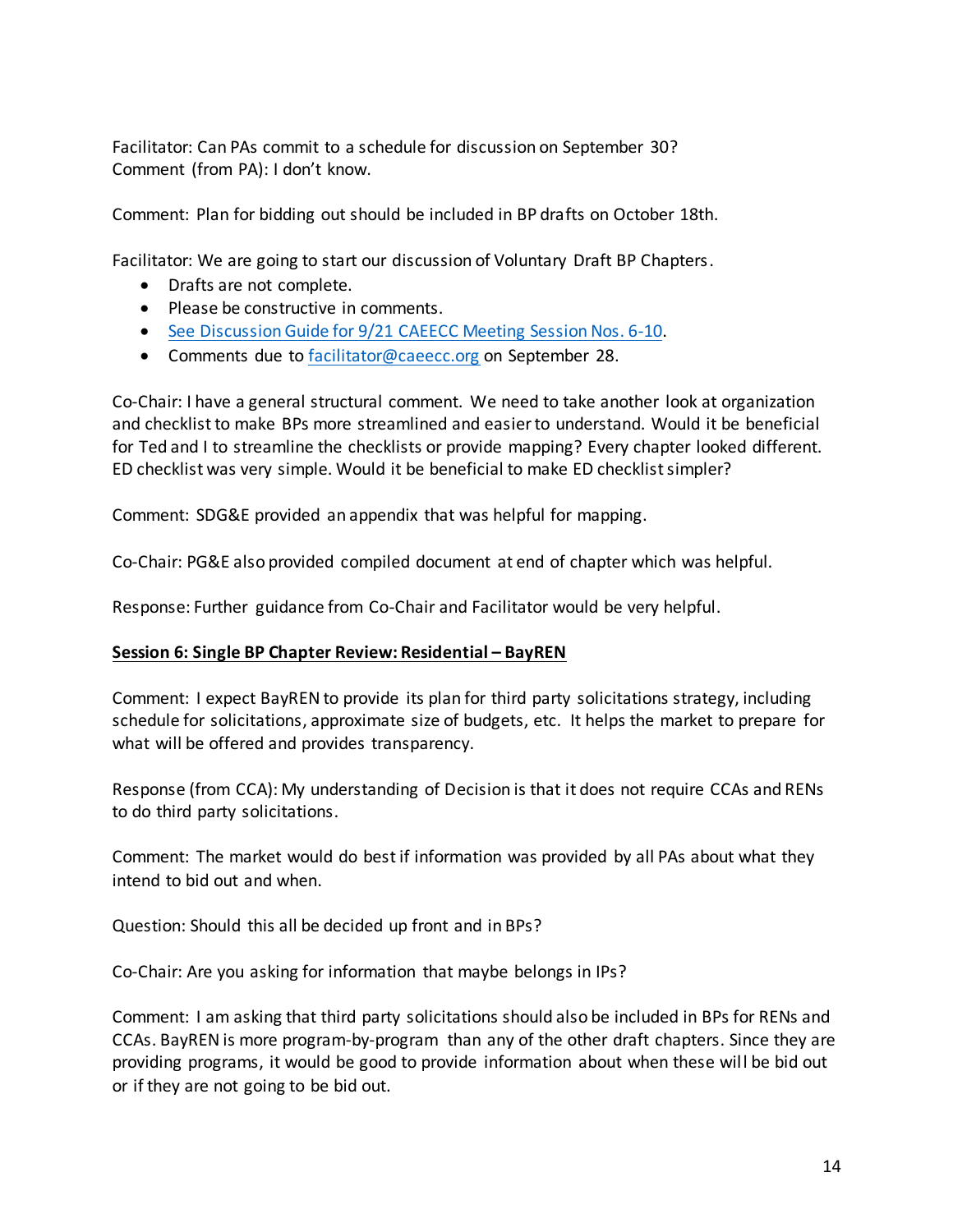Response: BayREN can provide that information.

Response: SoCalREN is planning to provide a general statement about solicitation process.

Comment: Excellent chapter with lots of detail. Your programs are largely downstream. How do you anticipate this changing?

Response: Currently Statewide issue will not really affect BayREN's programs. Home upgrade is not appropriate for Statewide program. But there maybe a couple elements that would be appropriate.

Co-Chair: After discussing whether multi-family would be appropriate for downstream, we decided not to propose that at this time.

Co-Chair: Thank you Jenny and everyone for these drafts.

- BayREN's chapter felt slightly implementation-y. Not sure how to reconcile this with others.
- For evaluation studies for all PAs nearly every PA could do a better job of explaining how they use each evaluation they rely on. Edison summarized how they used the evaluation, which was helpful. Others should do the same so we don't have to guess how you are connecting the two. You could make it clearer that you reviewed evaluations and what you got out of them.
- Nice list of key partners but not sure what you are doing with them. Please provide more detail about what you are planning to do with key partners.

Comment: Thank you. ORA wants other PAs to emulate your vision.

- The plan for market transformation (p.6) doesn't line up with the budget provided. It is not clear how they are connected.
- Everyone provided a fair amount of strategies that are vague and not the types of things that can be evaluated. As an example, on p. 22, BayREN talks about introducing policies to influence decision making. I don't know that that means. Going forward, ORA wants to be able to look at how PAs are doing on their goals.
- We want evidence supporting assertions. Several assertions are not substantiated.
- If citing to a document, please include a page number so we can find it.
- Biggest action items are including a budget that tracks to your vision and including measureable metrics.

Co-Chair: Please make sure metrics track things that were suggested as part of strategies (example, p. 34). We need to be able to have a way to track what is in table.

Comment: Going back to identifying problem and intervention strategies, it looks like we are ending up with same program. I understand uniqueness of RENs, and their looking at problems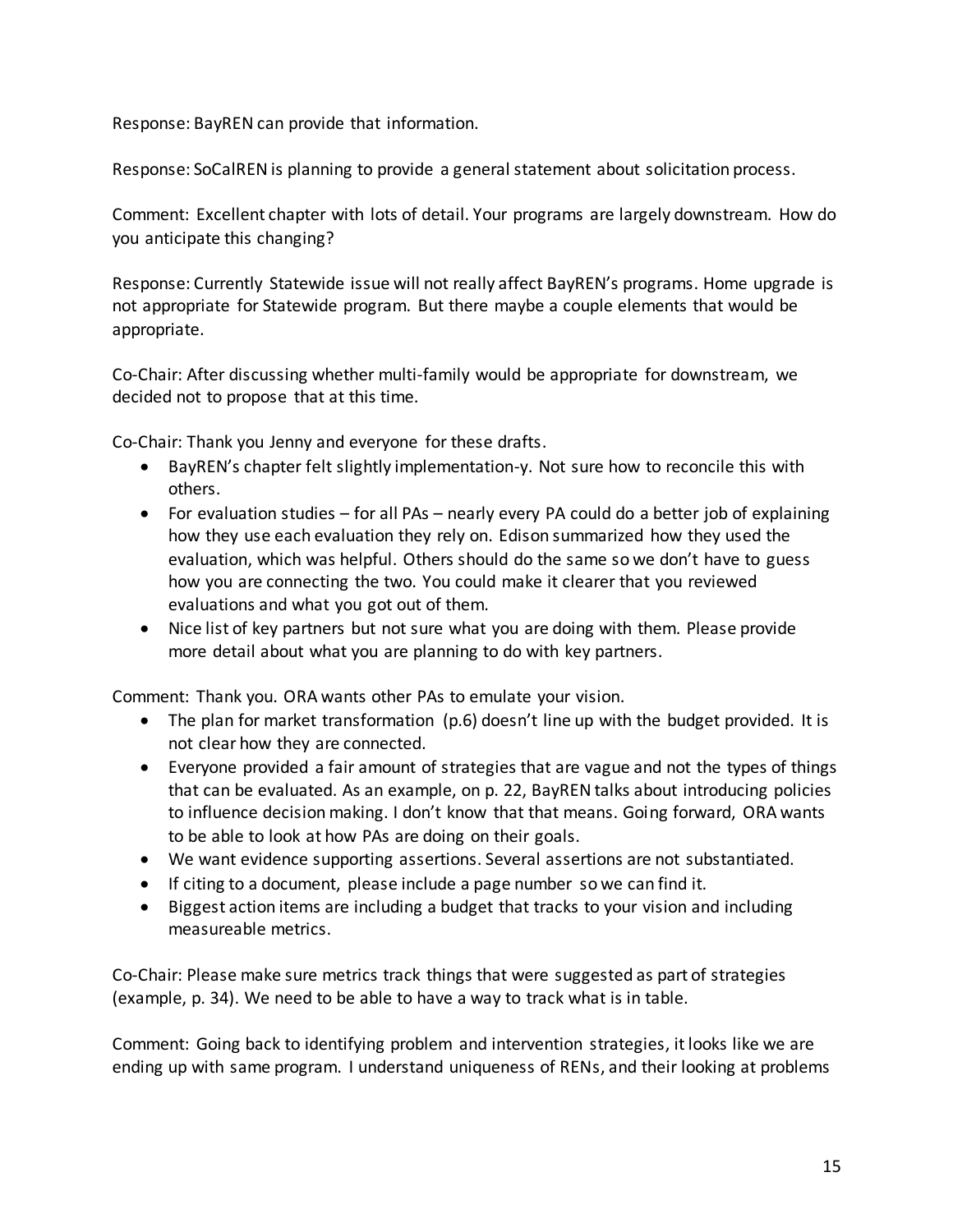and intervention strategies based on past experiences. I would like to see more explanation for why a proposed program is the best solution.

Comment (from CPUC): I have several general observations regarding content:

- I'm still confused how BPs work within the greater energy planning in the territory. It is not clear how BayREN's strategies distinguish its vision for how to tap into the market. Is there any coordination with PG&E and the overall market in the State of California? How do we know that these are the right strategies?
- Page 5 figure 1: single family market doesn't look good compared with multifamily. Is any of this the right approach for the single family market? Should we spend money on this at all, and why?
- Pages 6 -7: Vision and intervention strategies I liked this but when I looked at strategies, only two are strategic, three are more supporting and more like tactics. Seems like they are not all equal.

Response: BayREN has a long term vision with regard to single family market.

Co-Chair: With regard to definitions of "strategy" and "tactics," it would be helpful for everyone to be using the same definitions in all BPs.

Response: There is a document but it needs to be updated.

Questions: Is the expectation that this will be uniform across all PAs? Response: Yes.

Comment (from CPUC): Please check the math in sector metrics summary (p. 8) re 5% of single family market. I would like to see more information on how BayREN determined at 6 years that rebates would go away and the market would be self-standing. How did BayREN determine that 10% of market would be the tipping point? What number of contractors would need to have improved training to reach that point? I want so see more evidence that supports the vision.

Facilitator: Written comments due by September 28 to [facilitator@caeee.org.](mailto:facilitator@caeee.org) We have provided [a comments](http://www.caeecc.org/draft-chapters) template which is posted on CAEECC website.

Comment:

- I liked BayREN's mention of market transformation. But, it seems to be taking up 2008 strategic plan goals for market transformation and operational goals.
- Doesn't seem like there is reference to 2014 white papers issued by ED.
- I looked at realistic-ness of increasing mass targets (p.8). Seems like ambitious goals. I know this is promoted by strategic plan but I didn't see enough explanation of how that was achievable.
- How would you break down the budget to meet those goals?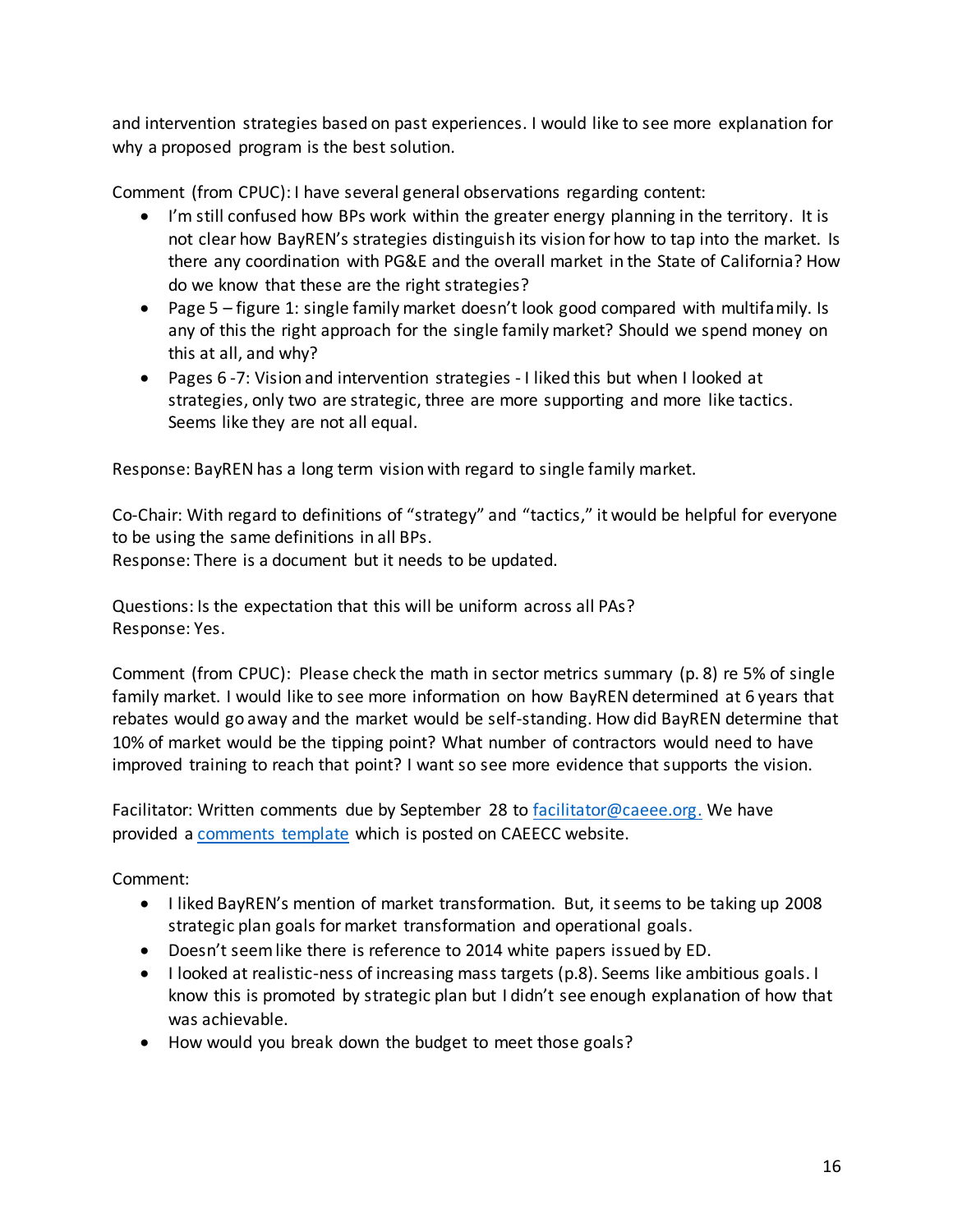Comment: I support definition sheet and if there are other terms that people want defined, please share. It is a spectrum: intervention strategies, tactics, etc.

Response: Thank you to everyone for feedback. BayREN would like to get more specific examples from ORA.

Comment:

- Great issue raised about whether it makes sense to use whole house residential. Several years ago PG&E made a proposal to improve metric results. This is a critical issue that needs to be up front. Residential whole house discussion also provides an interesting regulatory issue that needs to be addressed. Picking up PG&E's home upgrade program (p.2), I'd like to hear more about this – issues, transition logistics, benefits to BayREN expanded role. Also, has BayREN considered PG&E's approach to whole house residential that they are stepping out of?
- TURN really appreciates the notion of transitioning out of ratepayer incentives (p.3). I don't recall seeing financing opportunities for single family. Still getting landlords and building owners to finance multi-family.
- With regard to metrics (p.8), how do you arrive at these numbers, particularly single family savings and participation rates?
- We would like to get away from common area lighting. It would be great to look at program eligibility over three-year period, without having to open and close programs multiple times.

# **Session 7: Single BP Chapter Review: Commercial – SDG&E**

Comment: Thank you to all PAs for drafts. We appreciate opportunity to look and comment. On behalf of the Coalition on Energy Efficiency, we are providing the following Comments on Draft Business Plan Chapters:

The draft Business Plan chapters are lacking in sufficient detail or content to allow for meaningful stakeholder input on these plans. Moreover, they fail to address all the issues set forth in the applicable guidance decisions and raised by the CAEEC stakeholder process.

We have [four] global comments that apply to each of the draft chapters.

(1) The draft chapters fail to address (or even identify) all the issues set forth in the applicable guidance decisions and raised by the CAEECC stakeholder process. All the business plans should begin with a preface that describes all of the Commission and state policy goals that the business plans are supposed to achieve (e.g., capture all cost effective energy efficiency, implement AB 802, implement SB 350, implement the various Commission directives in D. 16-08-019 and previous decisions, etc.).

 For example, in D.14-10-046, *Decision Establishing Energy Efficiency Savings Goals and Approving 2015 Energy Efficiency Programs and Budgets,* the CPUC directed the IOUs to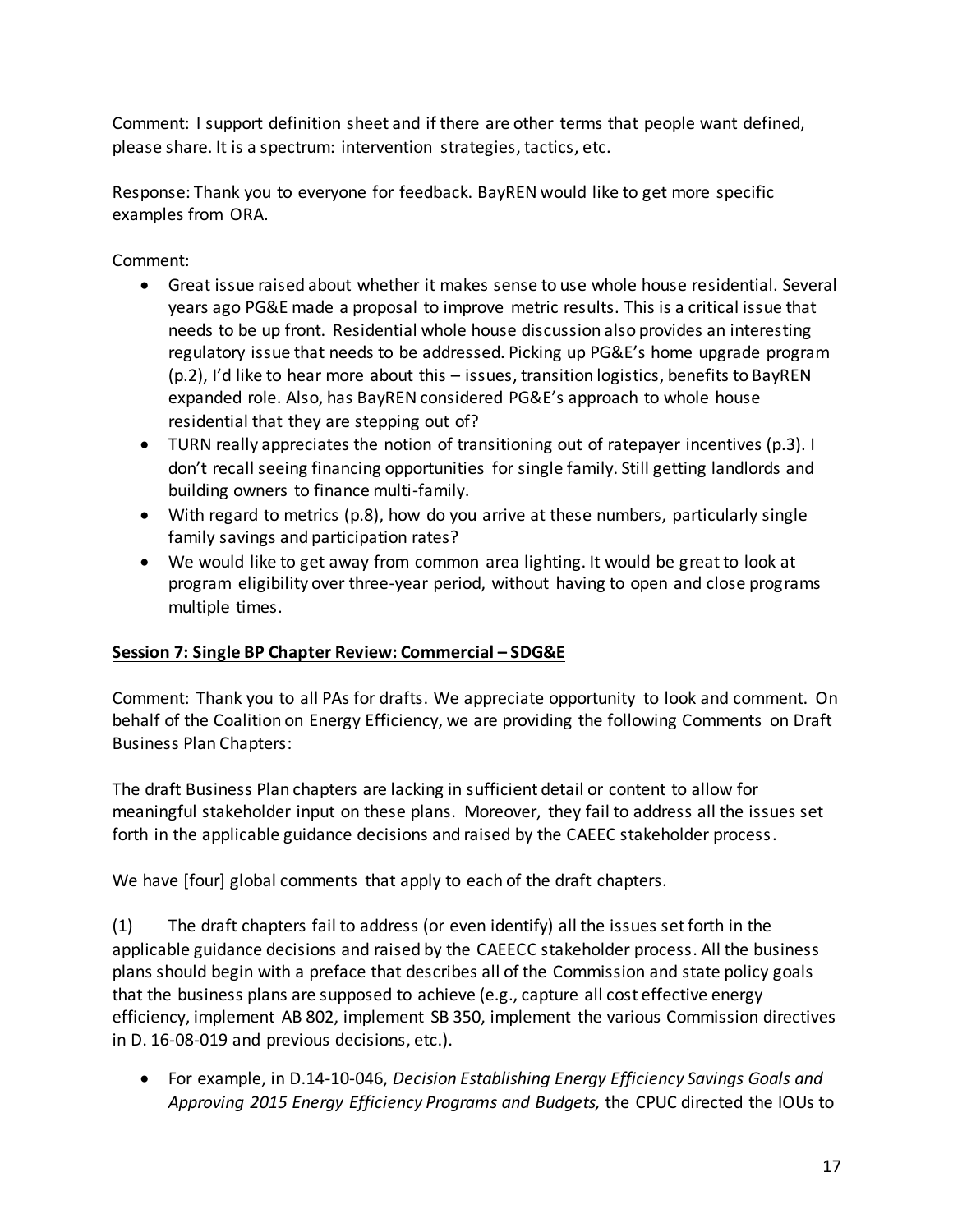describe in their business plans how they would incorporate the UCB-DVC Report recommendations for increasing the demand for skilled workers through skills standards and certification requirements for utility incentive programs. This is missing from the draft chapters.

- Nothing meaningful on disadvantaged workers
- Nothing meaningful on addressing the gap between real and expected savings
- Nothing meaningful on implementing a responsible contractor policy as required by Senate Bill 350
- Nothing meaningful on plans to achieve the doubling of energy savings in buildings as directed by Senate Bill 350
- Business plan chapters do not include transition plans to effectuate the minimum level of third party design and delivery required by the Guidance decision. (Guidance Decision D.16-08-019 at p. 74.) (Plans must include the concrete steps and budgeting decisions that will be taken to achieve this goal, not simply make unsupported assertions.)

(2) Business plan chapters need to be much more specific. These are ten year plans that are supposed to be specific enough to allow for a streamlined implementation process. They are not supposed to be vague blank checks allowing the PAs unfettered discretion in spending over a billion dollars per year in ratepayer funds (more than \$10 billion over the business plan lifespan).

- A streamlined implementation process will only be effective if clear direction, standards and metrics are set forth in the business plans.
- For example, the business plans need to include clear and detailed descriptions of how incentive programs will ensure energy efficiency measures are installed by a trained, skilled, and diverse workforce.
	- $\circ$  This description should include the metrics that will be adopted for assessing the business plan's success in meeting these goals.
- The business plans need to include clear and detailed guidance for determining what sort of EM&V will be applicable, where it will be applicable and to what extent.

(3) Because the historic public and commission review process for implementation plans is lacking at present time, the business plans need to address what new process will be provided to (a) provide stakeholder input and Commission oversight on how IOUs structure their specific incentive programs and procurement process to ensure consistency with Commission guidance and state policy; and (b) provide stakeholder input and Commission oversight in the assessment of the effectiveness of the IOUs' portfolios. A process also needs to be identified for addressing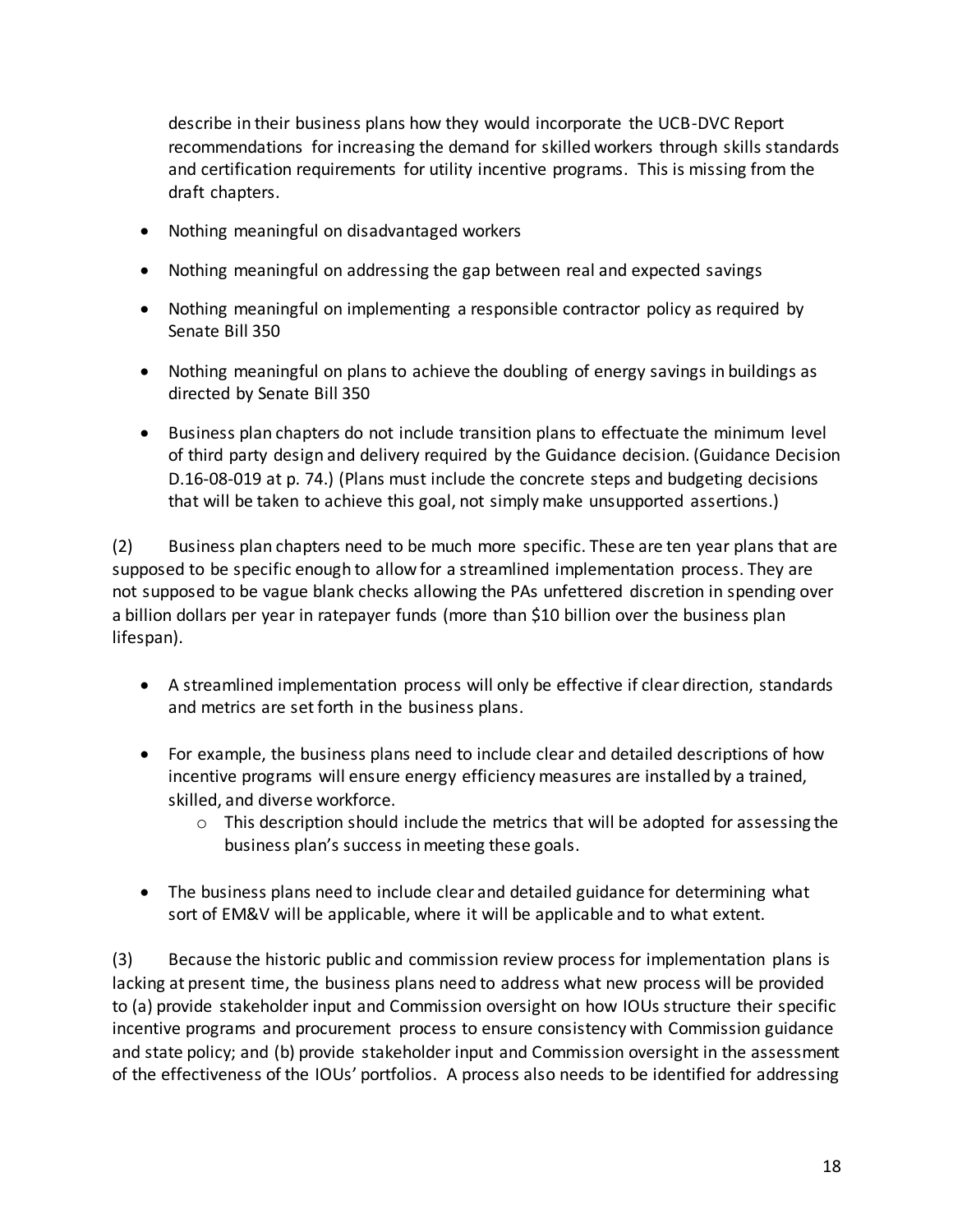complaints that implementation plans are not consistent with or compliant with the business plans, Commission guidance or state policy.

This is consistent with the Guidance Decision (D.16-08-019) which encouraged the development of a collaborative approach between administrators and implementers in program design and stated that "in the contract negotiation and implementation of successful proposals, the expertise of the utility personnel and the third parties should be brought to bear to ensure the best possible results." (Decision, page 74-75) The decision looked favorably on the development of a process that included procurement review groups and/or independent evaluators and encouraged the IOUs to work with stakeholders to bring forward a workable proposal for such oversight. (Guidance Decision D.16-08-019 at p. 75.)

(4) The WE&T and other cross-cutting chapters are missing. When will there be an opportunity for review and CAEECC input on those chapters?

Thank you for the time to comment.

Co-Chair: The rest of the chapters will be posted on October 18 for discussion at CAEECC meeting on November 2. CAEECC needs to discuss how the next step of this process will work regarding IPs and how metrics will be met, not the PAs in their BPs. This is very much on our radar for issues we need to address. We are still trying to get meeting going on Independent Evaluator as well.

Co-Chair: To SDG&E, thank you for visuals.

- You told a clear story about why you are focusing where you are. You provided a sufficient level of detail for what I expect. You have a lot of good thinking about how to move forward, and the visuals really help.
- I'm still not clear about the rationale around EM&V. We would like to see why these things make sense and examples of where these things have worked before.
- I will also provide specific recommendations regarding substance and organization separately.

Comment:

- There are still opportunities for gas savings. TURN would like to see more focus on gas savings.
- On split incentives issue for landlords and small commercial, the proposal misses the point on limited and competing capital needs. Landlords are strapped on capital so SDG&E suggests they can just raise the rent to cover the costs. This is not really what we should be promoting.
- I would like more detail regarding tactics (p. 19).
- Regarding improving finance opportunities (p.20), I didn't pick up changes to that.
- I appreciate the concierge approach.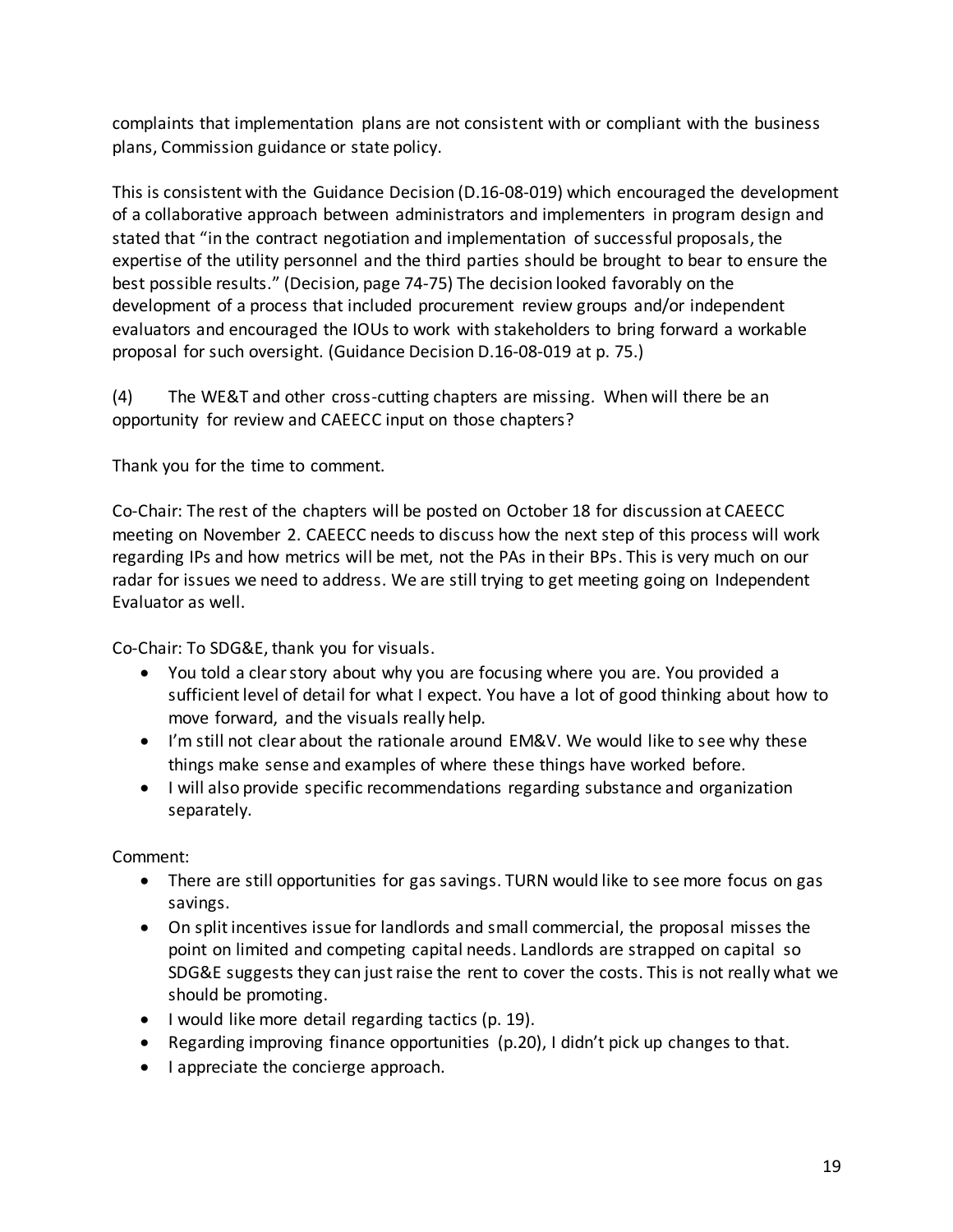With regard to integrating incentives (p.17), I'm assuming there will be more about specific tactics in next draft.

Comment: ORA team has reflected that the Decision talks about process that BPs are filed as application and IPs are just posted.

- Effective oversight of actual activities is not clear. There needs to be something more like the energy procurement model. BPs are sort of like long-term procurement plans. Independent Evaluator and stakeholders would participate in that process. Utilities should file something before they sign contracts. Otherwise, not enough oversight of BPs. There is potentially a place for utilities to say, "we are best to handle program."
- To SDG&E, draft provided high level discussion. BPs for utilities need to be guidance for characterization of sector, what strategies were used in the past, and where the potential really is. SDG&E sort of missed this.
- It looks like bids are too constrained.
- We will provide more detailed comments in writing. Also need to substantiate assertions, use specific metrics, etc.

Co-Chair: I read it as these are the kinds of things that we want addressed.

Comment: To the extent utilities provide too much specificity in RFP, I would think that a market player would be constrained in creativity.

Co-Chair: If we go too far in other the direction, we may not get the types of bids that we need. What kind of language can we put in RFP to guide but not constrain?

Comment: I'm interested in understanding better how much we want to see BPs address ZNE in terms of emulating the vision. SDG&E did a good job of integrating ZNE in its strategies and tactics.

Comment (from CPUC): I endorse a number of points already made. New points:

- P. 13, middle of page: It is important to recognize that SDG&E will complement and not replace its existing programs, but I thought these BPs were supposed to tackle entire sector and not just discuss incremental plans as SDG&E has done.
- $\bullet$  I saw three different statements about targets for the sector (p. 13: lessees, p. 14: asset value to landlords, p. 15: property managers). Three different targets need to be woven together somehow. I'm trying to understand strategy and how it is going to work.
- p. 20, solutions: On-bill financing seems like sole solution. But this won't work for issues with landlords and property managers. On same page, talks about timing of payment, but no strategy.
- I'm looking for given profile of market and barriers. What are strategies for trying to overcome?

Comment: Two issues: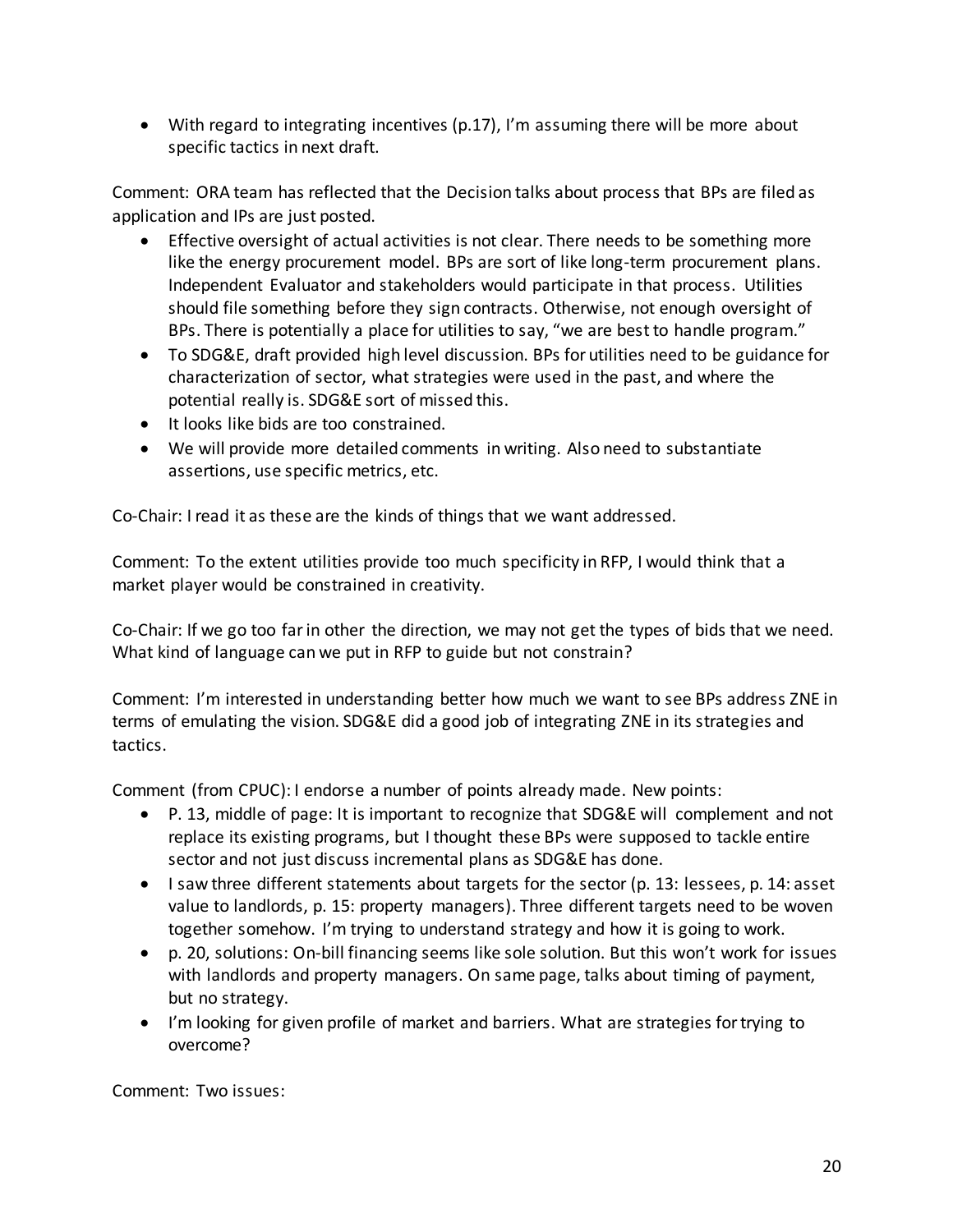- With regard to increasing RFOs, I'm seeking clarification of measure of success for solicitations.
- There was also mention of online data platform. How will this interlink with statewide platforms?

Comment: In commercial sector, goals (p.12) and appendix with commercial goals alignments: provides tremendous opportunity for people with experience in market to work with IOUs – offering broader bandwidth, working with underserved communities, access through professional architects and engineers who have direct contact with building owners. That facilitation provides tremendous opportunity to increase utilities' opportunity to have real impact on the market.

Comment (from ED): Primary focuses on downstream strategies and tactics. The Decision identifies that Statewide programs should be designed to achieve market transformation. SDG&E is tentatively assigned Statewide administrators for non-residential and residential HVVAC. Where will Statewide strategies appear in this BP?

Co-Chair: Today was the first presentation of who will do what. I think there is a placeholder in draft for Statewide. We should see more in October 18 drafts.

## **Session 8: Single BP Chapter Review: Public – SCE**

Comment (from PA): People are asking for citations and references to support strategies and tactics. It is difficult in California because we like to try new things. We don't want to limit big, bold, new strategies and tactics.

Co-Chair: There is a balance in providing some explanation for stakeholders who don't have as much context.

Facilitator: For commenters, wherever possible, please provide prototypical examples of what you are looking for.

Comment: Savings goals increase by 50% after first year, but budgets remain essentially the same. What is change attributable to?

Response: If I recall correctly, the public sector now includes what had traditionally been in commercial sector (the way sectors are now divided).

Further response: We are trying to drive down costs and trying to get more cost effective. We have cut a lot of internal costs. We have cut some programs. We also looking for move toward more third party programs. We are looking for sector or segment solutions, and hoping to get economies of scale from that. We hope that as we continue down the road of public sector, we can drive up TRC and drive down costs. We expect to achieve some result from economies of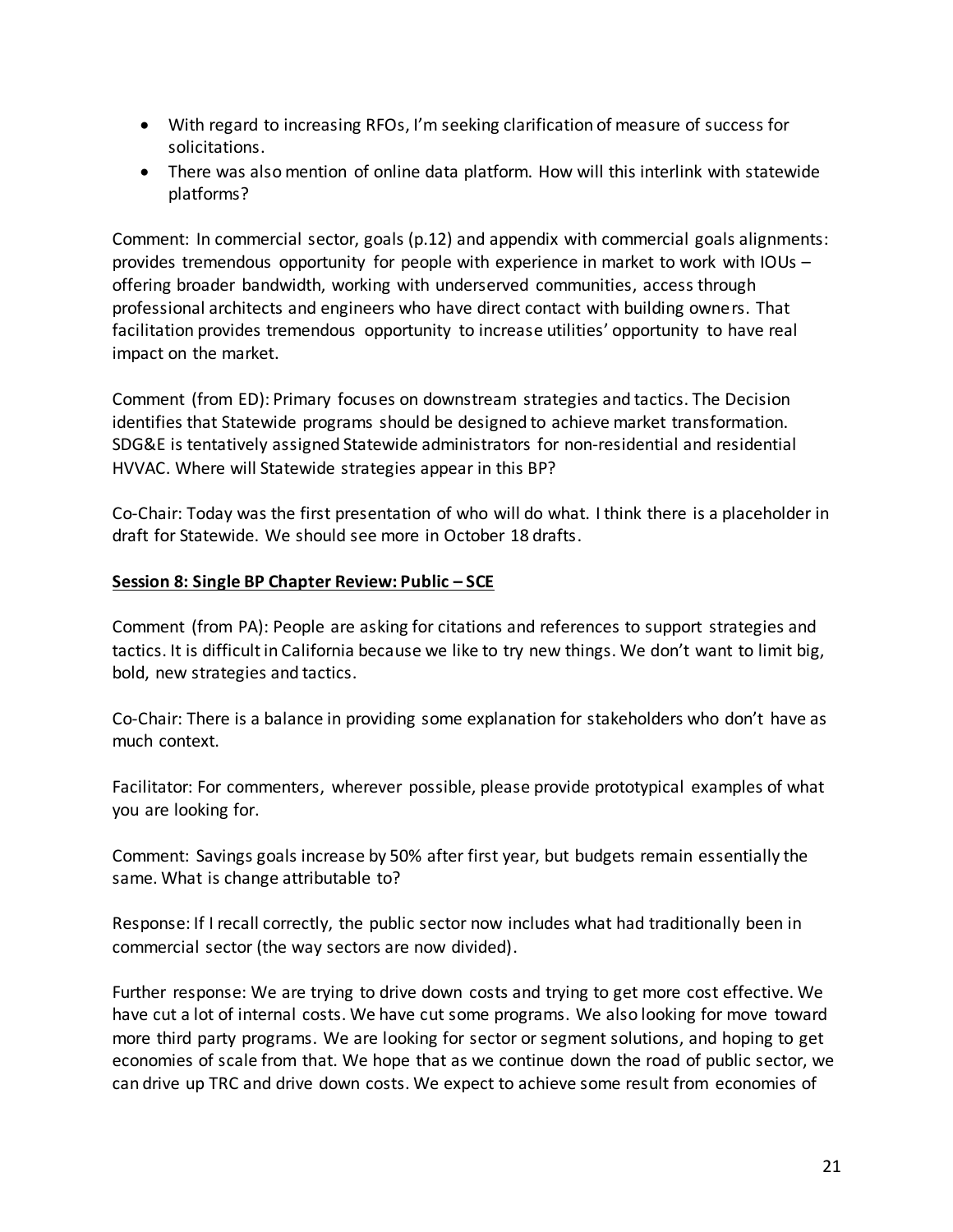scale. We expect this mostly from the third party portfolio, agricultural and industrial, pay for performance. There is a new definition of third party programs and we are looking at bundling.

Co-Chair: Are these going out for bidding in 2018 before BPs are approved? How is this working?

Response: Intent is for 2018 implementation. What we will award depends on what gets approved in IPs. There is risk that not everything we want will get approved. We are trying to address current challenges. BP should be high level enough that most should match up.

Further response: Our philosophy is to try to get the most savings at the lowest cost. Depending on what we get back, you'll see a little bit of outsourcing. But most of our discussion about outsourcing will be in overarching chapter.

Comment: With regard to bundling, we want to make sure PAs make room for smaller implementers. Hopefully smaller contractors will also have a voice. Response: Yes, we want entrants from all levels

Comment: Regarding transition from commercial to public sector, is this something that will be consistent across all PAs, or just for Edison?

Response: PAs have worked on defining "public sector" so this should be consistent.

Comment:

- The draft chapter can be made shorter. What is the pitch? Why should ratepayer dollars be used toward public sector?
- Regarding goals (p. 24): you need to have specific goals that are relatively concrete so we can see if you are achieving them.
- Budgets don't appear to align with 10 year plan for sector (p. 23). Budgets are stable but should be declining. There is a disconnect between increasing programs and budgets.
- Assertions need to be fully supported not just simply stated (example, p. 4).

Co-Chair: I see you have included private and public schools. What about hospitals?

Response: 90% of schools are public. We have opposite in health care where 80+% are private.

Co-Chair:

- I also agree there was some content in the draft chapter that was unnecessary. You could skim through definitions.
- Goals are not totally clear, uncertain what you are actually aiming to do.
- Maybe forgot column on baseline on table (at p. 34?).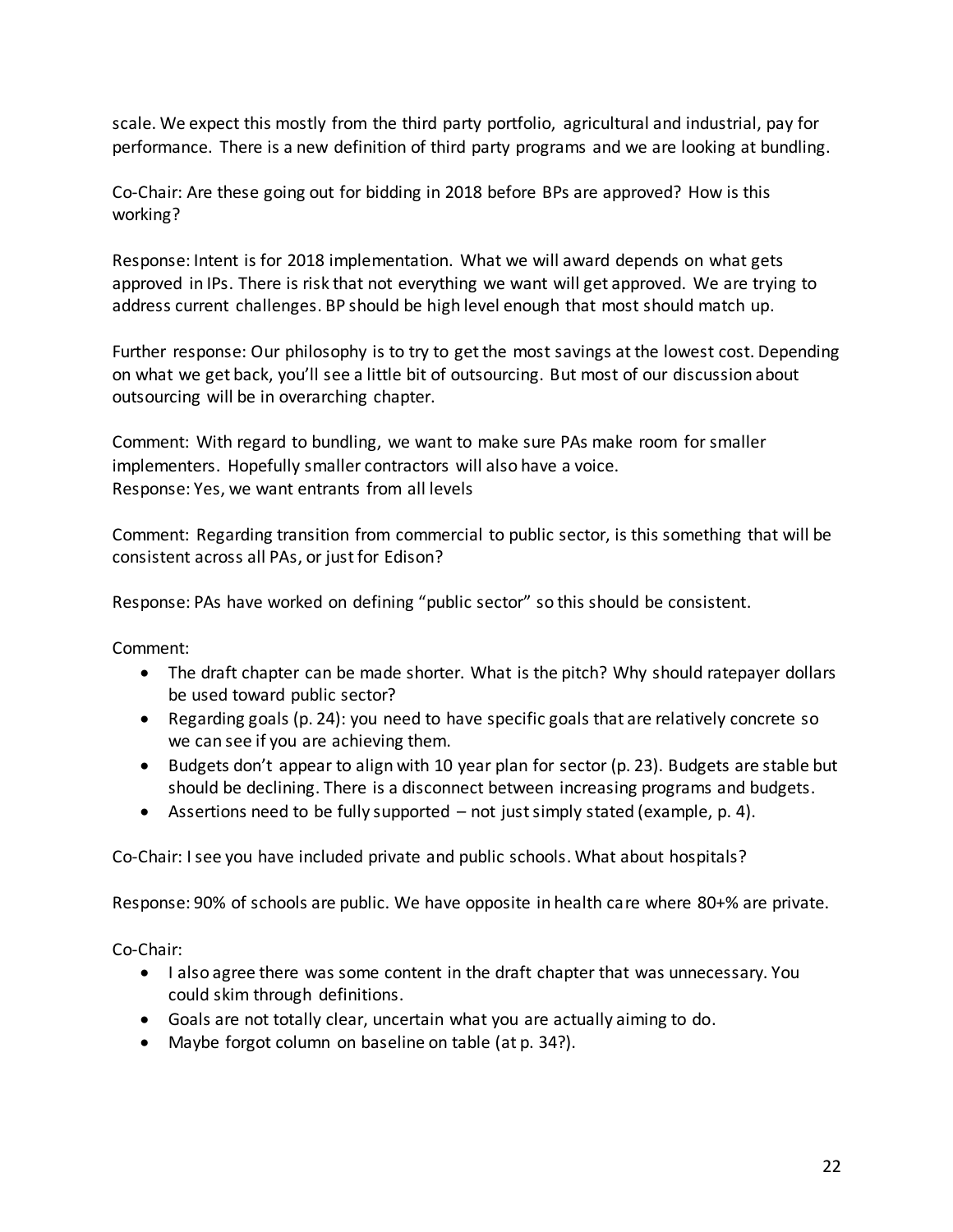$\bullet$  It's hard to reconcile the various comments – either there isn't enough info or there is too much and it could be contraining. This raises the issue of what is the right level of information necessary to relay what PA is doing and where it is going?

Comment: I didn't see comments from Coalition for Energy Efficiency as inconsistent with mine. BPs in general, and Edison for example, lack defining sector and lack information that is needed to evaluate plans. But I wouldn't want specificity for each program.

Response: One of the challenges is that there is not a lot of data on public sector. This is one of the gaps we have that needs to be addresses. One of the expectations for today was to understand what level of detail and definitions is expected in BPs. I'd like to know how we are going to get clarity on these issues.

Co-Chair: When you met to make this table, did you attempt to update definitions sheet that Grounded Research started with?

Response: We have started to update it.

Co-Chair: Who is finishing it and by when?

Response: We can define all we want but another issue is that people need to agree to use the definitions. This is an issue with how we apply the definitions. PAs apply definitions differently in BPs.

Co-Chair: I don't know what you are doing in intervention strategies in table 6. What are your goals? How can you ensure you are making progress toward objectives?

Response: We are trying to understand the expected level of detail for BP v. IP? This feedback is helpful.

Comment: I don't think there has been any substantial disagreement between comments made by ORA and what Coalition for Energy Efficiency wants. My comments were global for all chapters. In terms of level of detail in BPs, we're talking about 10 years and \$10 billion and the Coalition wants to see a lot of detail in BPs. The Coalition is concerned about how there will be public oversight over IPs over the next 10 years.

Response: We view BPs as high level and directional. There is opportunity for oversight. If you look at the Decision, annual budget advice letter requires program changes, plan for next year, etc. This provides an opportunity for oversight.

Comment: One of ORA's expectations will be a bottom up budget including detailed description of continuing programs as they are, internal staff and administration and overhead. Program budgets need to get built from bottom up every once in a while. Annual advice letters will address incremental changes based on what has transpired from bottom up budget. Bottom up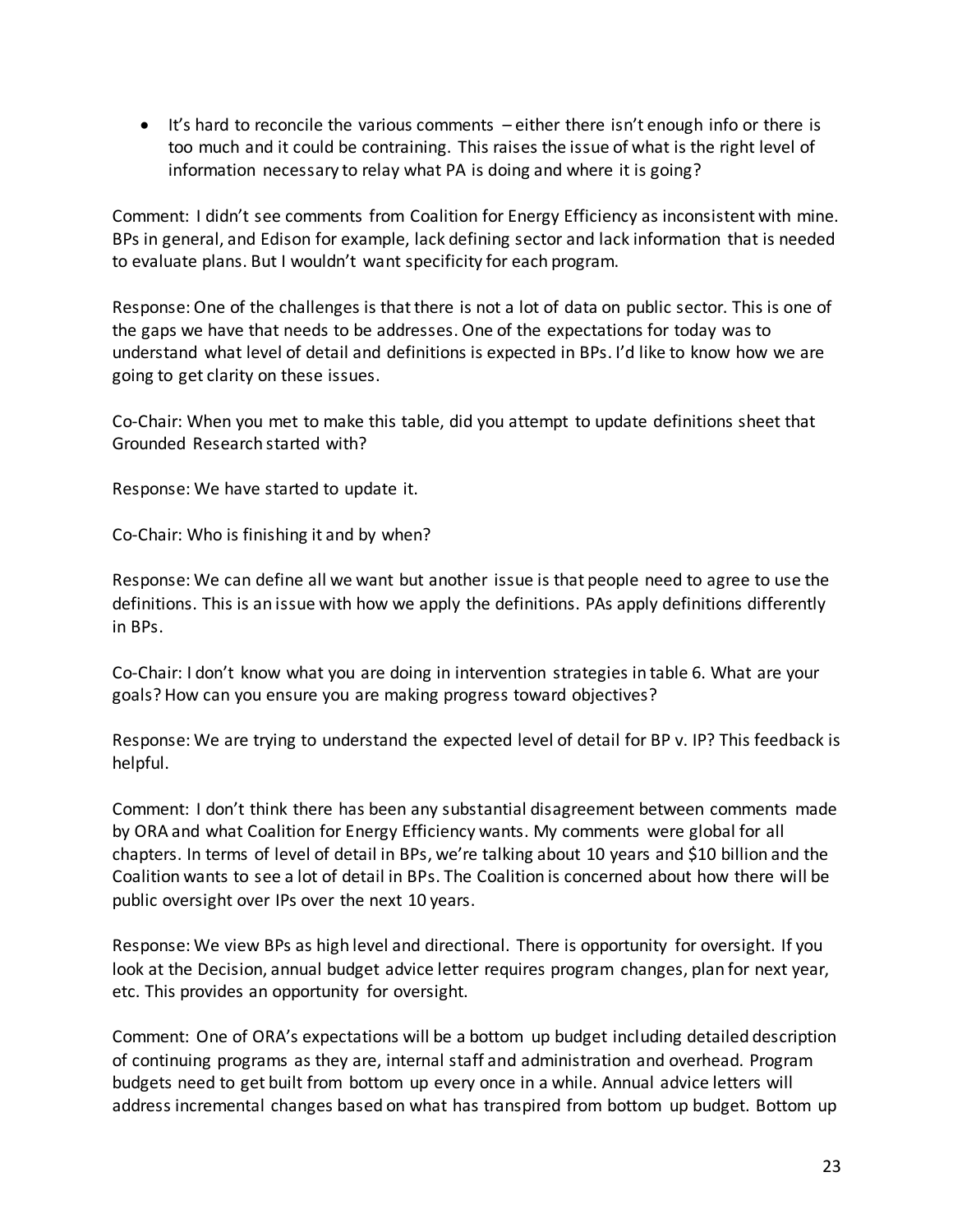budgets will follow for BP sector chapters. It has been a really long time since utilities provided accounting for what makes \$1billion/year. Annual advice letters are not enough.

Comment: I think implementers need to have input on BPs. I strongly agree that implementers should have the ability to have substantive input into IPs.

Comment: I'd like to second comments of CPUC that BPs should start with market estimate from available data. First, always start with an estimate of what the market is. There are other evaluations besides Navigant studies. Second, PAs need to set up what the target market is. Third, PAs need to make an overarching statement about what kind of investment is required to capture the target market and what the benefits will be. If you go through this process, you will see that Southern California Edison public sector program is off by 1-2 orders of magnitude. We very much support comments of the Coalition for Energy Efficiency about draft chapter lacking mandates and specifics about what is required to be included.

Comment: I have high level comments:

- I didn't see comments about gas usage. There needs to be a partnership between the electric and gas company in the public sector.
- p. 25: for all BPs, when you make your projections of savings, need to clarify if gross or net, annual or cumulative.

Comment: SCE has done a great job in capturing barriers faced by public sector.

- One technical barrier to address is search costs. Because of a lack of capital funding, the State of California borrows for all of these programs which extends pay back periods. But there are no funds for analyzing this issue.
- SCE should include funding for not only remote audits, but for analyzing data and finding opportunities to get results from smart meter to help us sell new technology.
- Should also address barriers to financing options. Lack of construction financing is a deal breaker for construction.
- Also concerned that OBF is only available for incentivized measures. There is huge potential in buildings.
- I love SCE's use of "hassle costs." We have lengthy approval process. It seems reasonable that same services could be offered within programs.
- I would like to see more direct control of programs to get to deeper energy savings.
- In general, because of these barriers, the State of California has not been getting projects going.
- Utility revenue (e.g., PG&E) type projects should be in scope
- ZNE goals should be supported and controls plus HVAC and DR all integrated
- Proposal to frontload spending to unlock programs.
- Proposed budget is too low.
- Urge utilities to include some of these touch points in BPs so that when IPs are developed they will be included. I am looking forward to working with PAs to reach aggressive goals.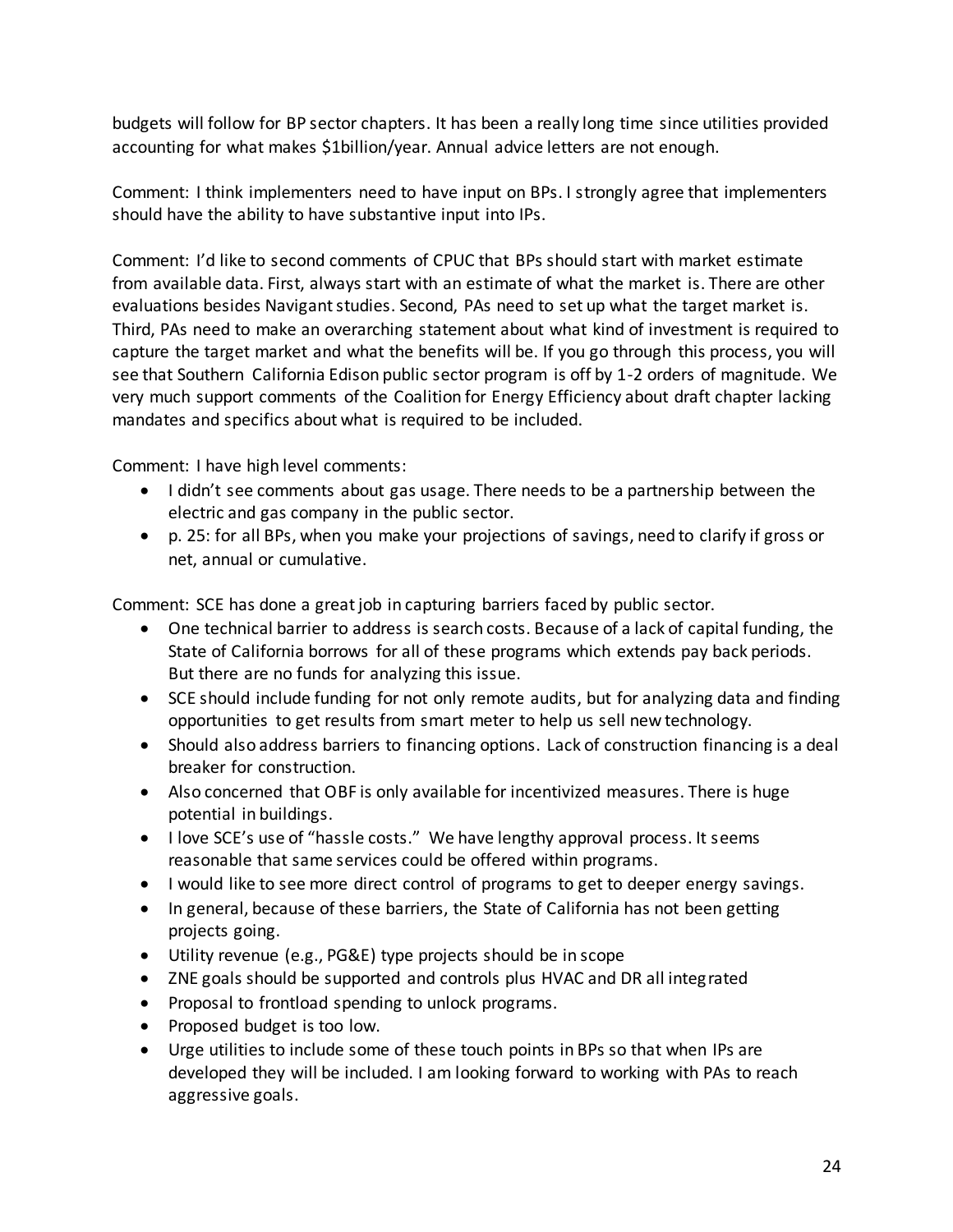Comment:

- p. 37 includes a large list of to dos. IOU/PA coordination should be customer driven partnerships, not market driven programs.
- When you have institutional partnership, Statewide process is more difficult. I would like to know why institutional partnerships were included in Statewide. This doesn't work with institutional partnerships.
- Clarifications: p.38, SCE goes out for bid for majority of programs, to clarify, it is not a requirement that all statewide partnerships necessarily go out for third party implementer?

Comment: Commission does not require that all statewide programs be third party programs Response: Decision requires that all statewide programs be third party Response: Up to PAs to decide what will be included as third party.

Response: We need clarification on this issue. Default is that we must go out to implementers in all cases. But does it need to be third party?

Comment: ZNE energy goals for state buildings has not been acknowledged at all in this draft chapter. That should be added. There should be coordination with C&S in advancing that goal. It is problematic to leave this issue out of draft chapter.

Question: Can ED provide clarification on that? Response: "Implementer" is a non-Program Administrator.

Comment: There is a lot for clarification. If it is ordered that 25% of portfolio budgets need to be Statewide by January 1, 2018, potentially 45% will be third party.

Comment (from CPUC): Curiously missing from SCE's draft chapter is any reference to lessons learned from SoCalREN experience on buildings

Comment: Ordering Paragraph 10 of Decision defines third party program. Third party bids have to be solicited. Statewide programs need to meet this definition. In Ordering Paragraph 5, Statewide programs must be designed and delivered by implementers. The difference is that if a program is "proposed" by a third party then it would be both third party and Statewide. Statewide programs have to be designed and delivered by non-PA implementers.

Facilitator: An issue is whether an implementer can be the customer at the same time?

Comment: There are rules governing project costs which might limit a customer's ability to be an implementer.

## **Session 9: Single BP Chapter Review: Industrial - SoCalGas**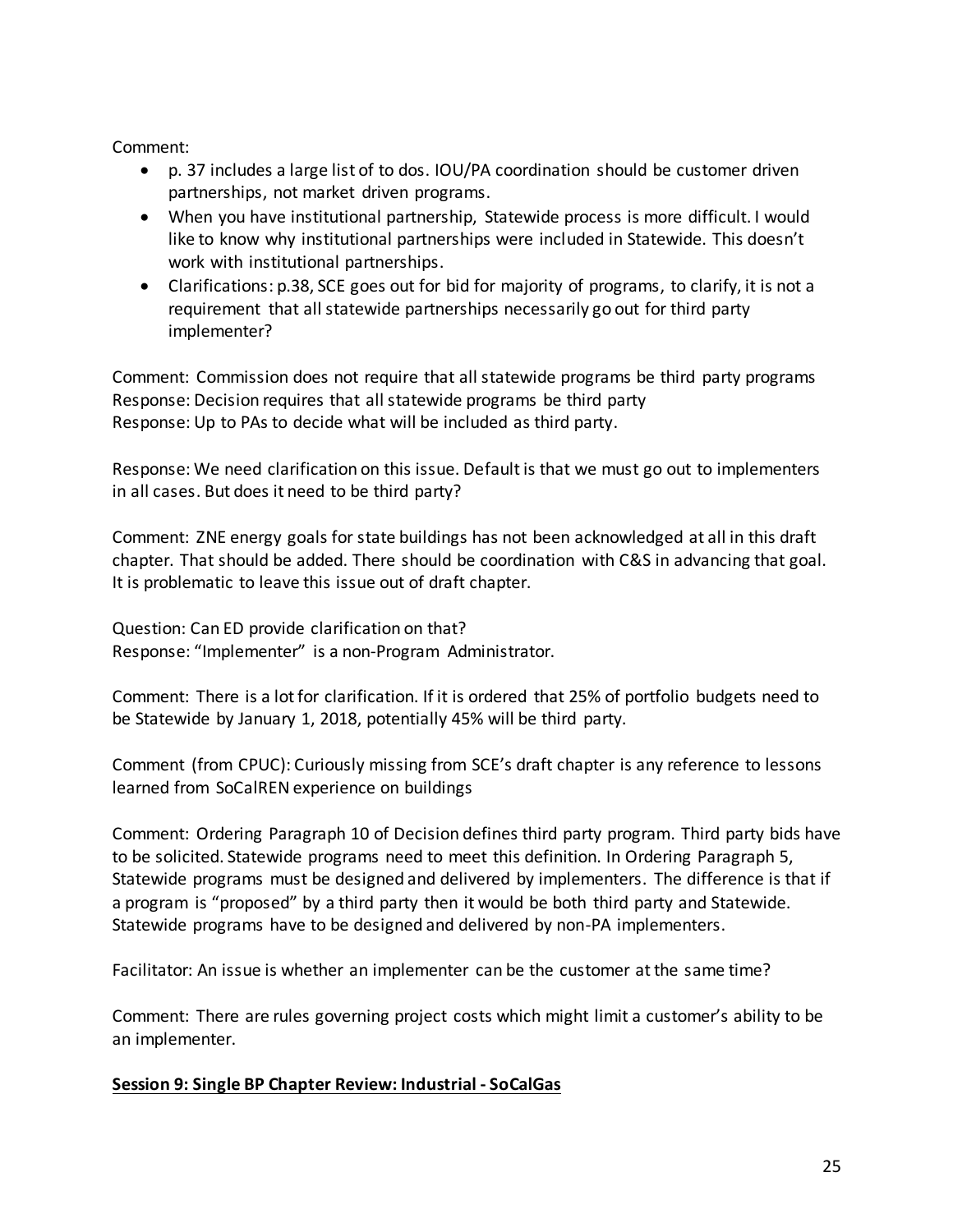Co-Chair: Draft is easy to follow.

- I love tables. Every PA had a different table that should be replicated in each BP.
- Draft references an appendix regarding EM&V, but I was disappointed to find only a list of EM&V studies – and they were not connected to what they are doing.
- The more you can give to us in tables and visuals that really make connections, the better.
- Also, I really liked table on p. 21 regarding types of programs. I was confused if you meant generalities, but I liked descriptions. Maybe include what is new versus modified.
- I would like more information describing what you intend to do for leverage. You need to tie what will happen to get leverage.
- Also I also like description of what you intend to try to do with your key partners (example, p. 27 made sense).
- Please make sure strategies are measurable.

Comment:

- The draft chapter could be shorter.
- The list of applicable legislation is not really tied to anything. Maybe you can eliminate this list, unless you say what you want to do because of the legislation.
- P. 17 has an example of a problem statement where the metric isn't really linked to the issue.
- I also found description far too prescriptive. It leaves little discretion for third parties to be able to develop and propose programs.
- I think the discussion about retaining customer service representatives is fine. It is probably appropriate for customer service reps to help deliver programs, but PA should say they want to use customer service reps and how they will use them.
- I would like to see brighter line between implementer and administrator.

Co-Chair: Are you saying strategy descriptions are too prescriptive? NRDC likes left-hand level (example, p. 21). I don't take program intervention strategies as too prescriptive in the context of a Business Plan. I wasn't assuming these would be cut and pasted into the RFP. If so, I agree they could be too prescriptive.

Comment: My concern is that these are the types of things that would result in narrow program offerings (example, p. 25). They seem prescriptive. I'm not sure what the market might come up with but I don't want to miss out on potential for creativity.

Co-Chair: What is SoCalGas' intent? If these are prescriptions, you have cut out creativity.

Response: Our intent is not to be prescriptive.

Comment: What do you mean when you discuss customer service offered by implementers?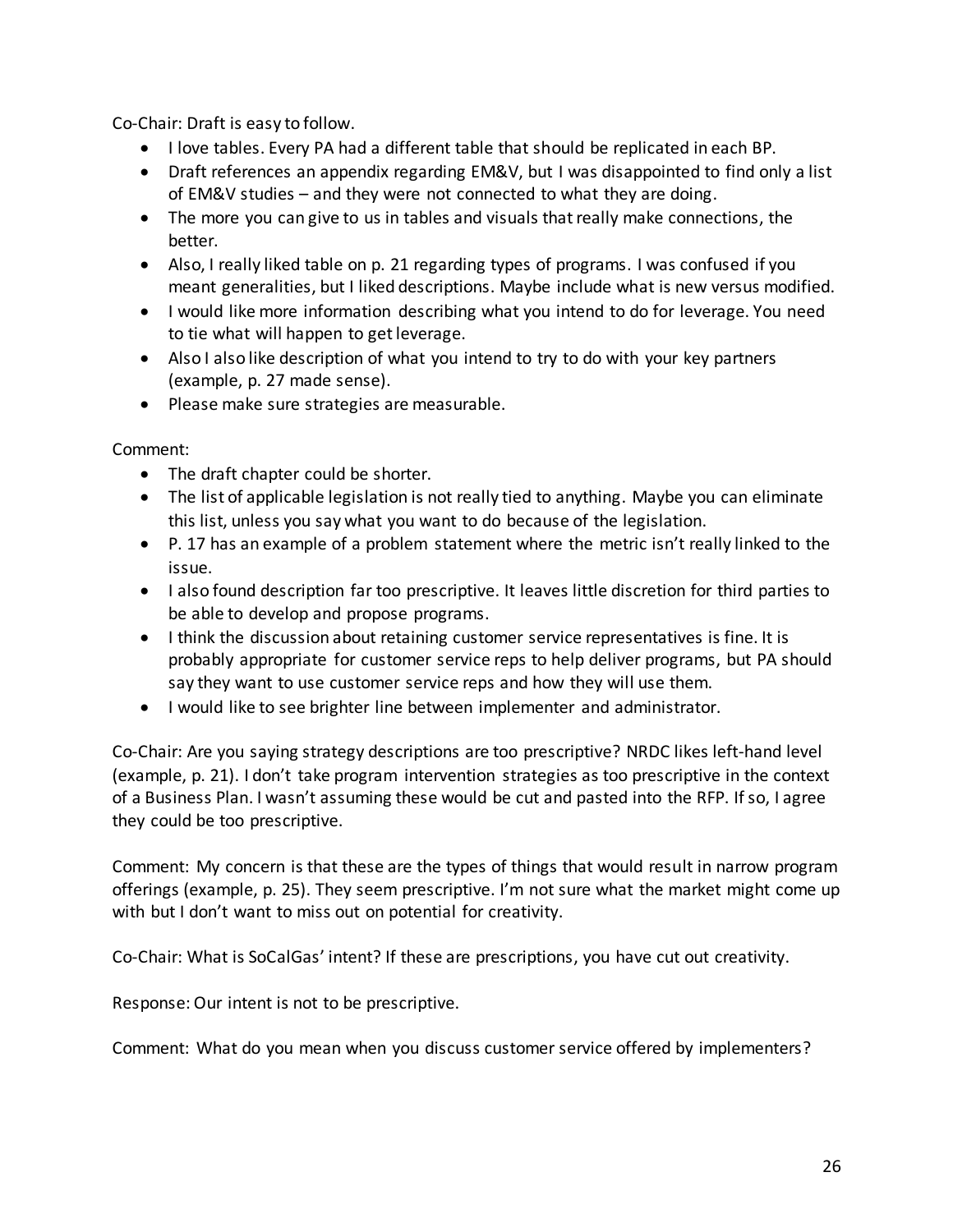Comment: I am mostly reflecting on remarks from *ad hoc* discussion on September 8 that customer service reps provide valuable service in getting programs going. I want to keep this as an option. Implementers should be able to include using utility customer service reps as part of their programs, but it should be part of implementation costs of programs. I want a clear distinction between implementer and administrator. This does not conflict with tariff rules.

Comment: Implementers depend on account reps when we work with customers. We rely on account reps as long term trusted advisors for customers. Account reps are there before and after we implement our projects. Customer service reps don't want projects to disrupt customer relationships. I have a concern with using implementer budgets for customer service reps. This is not the direction we want to go. It creates a conflict.

Comment: With regard to account reps, recording requirements and reporting of costs, this will start to create unforeseen dynamic if we change all this.

Comment: From the shakeholder's perspective, we want balancing. I'm struggling with account reps helping with implementation but don't want them to be part of implementation budget. I guess they should be in overhead budget.

Comment: Implementers do see account reps as helpful in recruiting customers. It needs to be clear however this issue gets resolved.

Facilitator: What are next steps?

Co-Chair: Is this an implementation issue?

Response: Yes. We need to keep thinking about this and address further later.

Comment:

- We want an assessment of the efficacy and integration with IDER, cogen, , etc.
- Have you done that already?
- Questions about the cost effectiveness of small and medium DI, which are not likely to be cost effective. Is that what we really need?
- More coordination and collaboration on water
- Interested in upstream incentives, which seems like a good idea
- Clarification on how projects in the pipeline will be handled during transition.

Comment: I have a few comments on draft chapter.

• It is interesting that 30% of gas is consumed by a large percentage of customers. It would be helpful to hear assessment of potential remaining in that segment. It would be a shame to miss if largest customers have done all that they can to make it happen (public shaming or other inducement).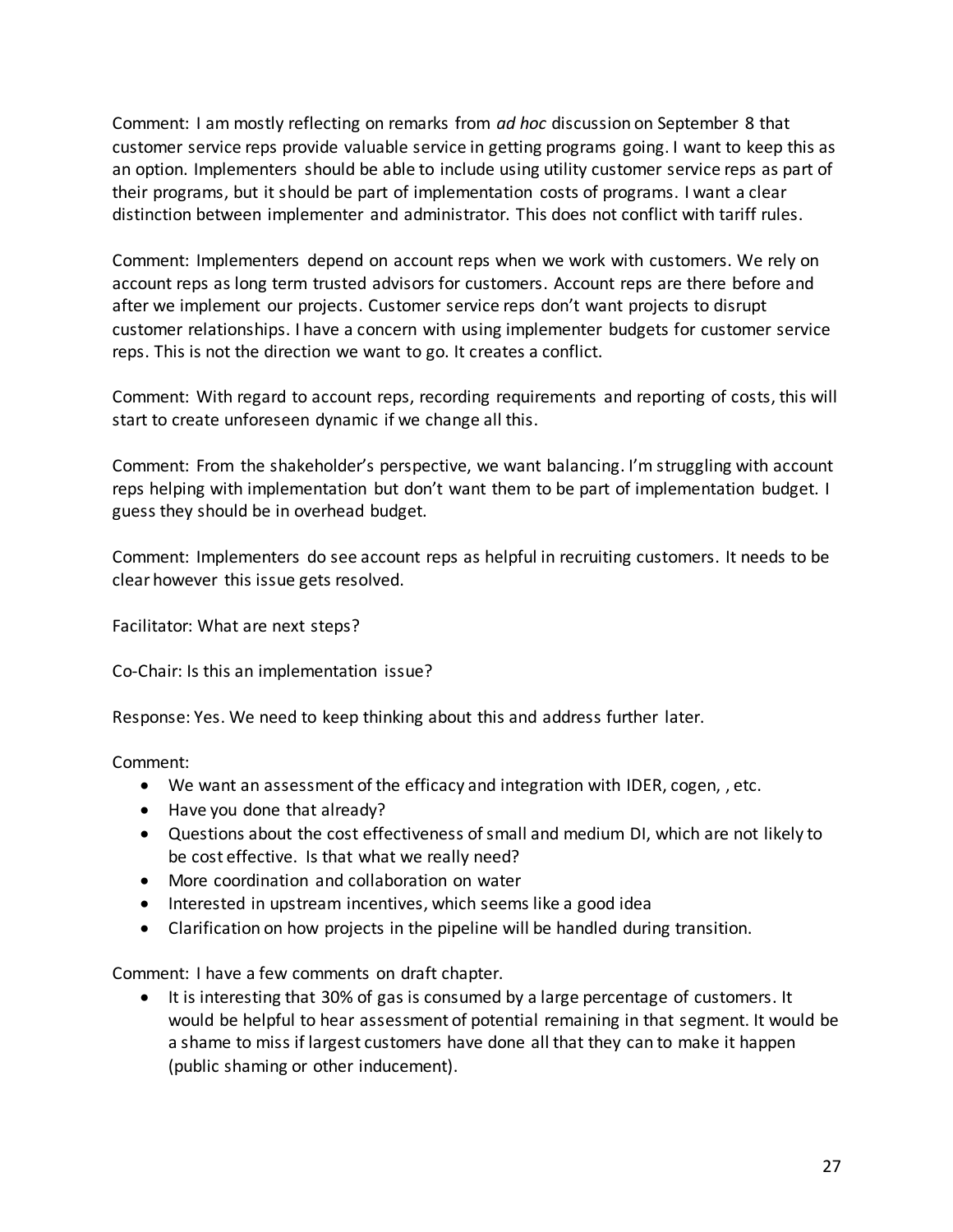- Proposal for standard direct install seems to go in a non-cost effective direction. Is this really needed in industrial sector?
- Upstream incentives are interesting. This is really helpful and progressive and in line with Decision calling for look at new programs.
- I would love to hear more about coordination of program delivery (p.19).
- There is not enough discussion about gas and SoCalGas.

Comment: Several pieces stuck out to us.

- Barriers to financing confusing.
- I'm not clear on AMI data to disaggregate gas usage.
- We would like to see some clarification of how existing large pipeline of project will resolve so that customers don't lose projects so that they are accused of having not participated. We don't want customers to get burned by loss of programs through transition.

#### **Session 10: Single BP Chapter Review: Agricultural – PG&E**

Comment:

- PG&E provided great background and good examples. It demonstrates a lot of thought about the sector and provides information that would be useful to bidder.
- Some proposals are too vague. For example, strategic partnerships  $(p. 6)$ . The partnership is not well defined and I don't understand how it will work.
- Metrics also can be better defined.
- With regard to the plan for how things will be bid out, it is important for the Commission to have expected dollars on annual basis and expected savings. Information about size of programs would also be useful in developing RFPs by implementers.
- To the extent targets are changing from current performance, I'd like to see discussion of why you are making changes (ex. p .39). I'd like to see clear substantiation for all numbers included.

Question: Can ORA provide some feedback (maybe through examples) if it thinks strategies are too specific or if they are at high enough level?

Response: We will provide more detailed comments.

Co-Chair:

- I thought the comparison from before and after stood out as compared with other draft chapters.
- PG&E may be the only one that provided analysis of "modified" versus "new." I really liked this. It makes it clear for reader where you are going. I would like other PAs to highlight when things are new or modified.
- With regard to mid-term programs, I didn't understand why they would take so long. Perhaps PG&E can provide more information about why they will take so long.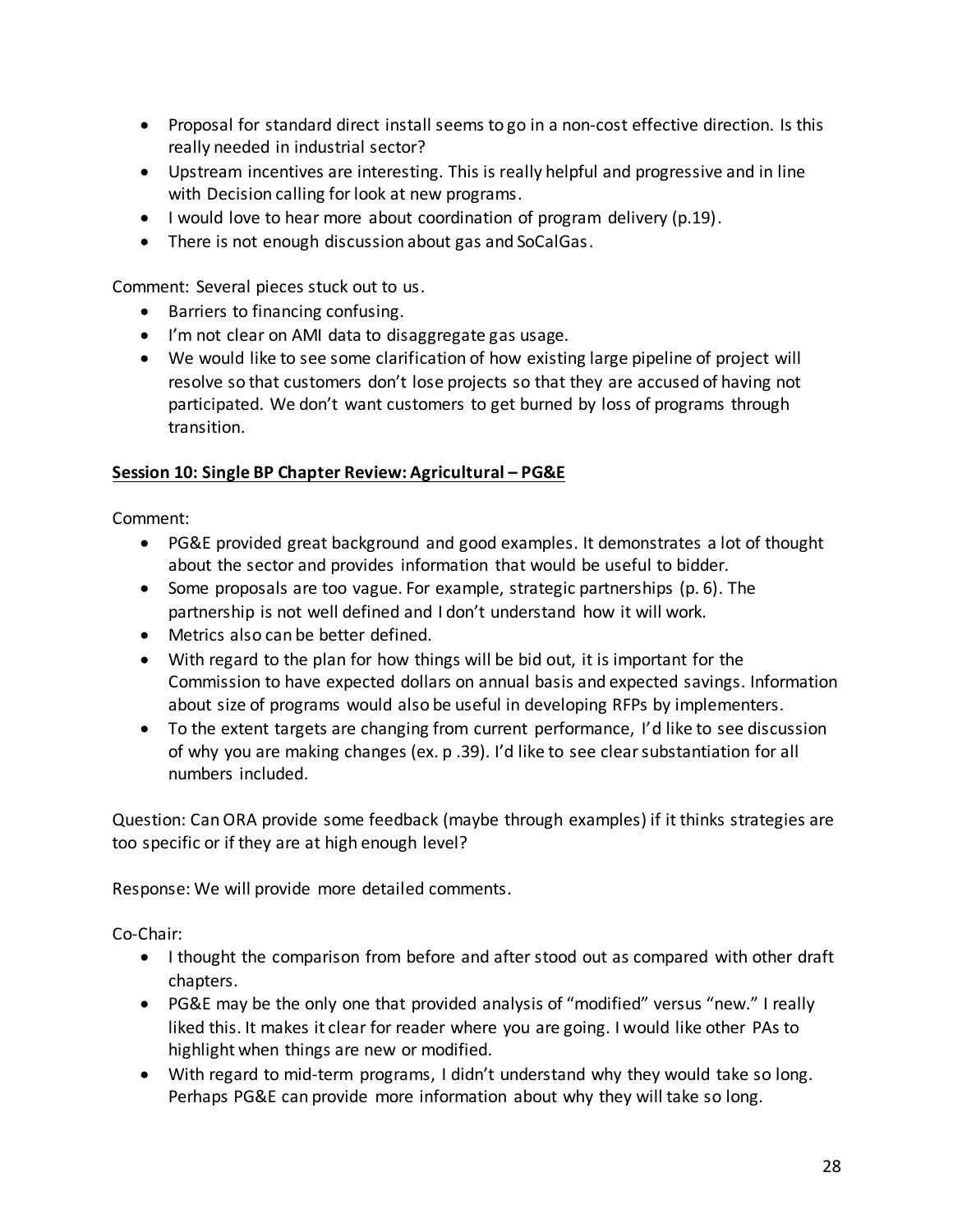- I like maps of agriculture.
- Some of trends and challenges could be combined. Some seemed redundant.
- PG&E also had a good comment table. It cited tracker number which makes it extremely easy for us to get back and confirm that you considered the issue.
- It would also be good if you could consolidate mapping a little more.

Question: With regard to the checklist you mention, is that the one that came from ED?

Response: We provided a combined version of all guidance, including the excel checklist. We are thinking of cleaning it up so it makes more sense and is easier to follow. It feels a little clunky now.

Comment: I enjoyed this chapter.

- $\bullet$  I have an issue regarding water conservation vs Energy Efficiency (p. 14). Improving Energy Efficiency relative to water conservation (p. 27) needs to be a pivotal element of Energy Efficiency in the state going forward.
- I appreciate the discussion regarding on-bill financing, not just in Agriculture but across all sectors.
- **I** really appreciate early statistics.
- It would be helpful to know what we have accomplished over time in pump overhauls, etc.
- Regarding changes in baseline pump inefficiencies, I hope that water conservation matter and how Energy Efficiency fits in as a complement to that can be addressed further in this sector.
- I'd also like to see more discussion of pump efficiency.

Comment (from CPUC): I'm responsible for working with utilities on agricultural and industrial sectors. I thought this chapter was very well put together. I have to approve budget and BP without really knowing what programs will be. Seems aspirational because nothing really underlying it. I like the maps. I have some anxiety about how this will turn out in the end.

Comment: There was a lot of conversation of pump overhaul measure going away. We know that in California the average pump operates at about 53% efficiency. I'm assuming this is why we are talking about expanding existing pump programs in this chapter.

Response: Our predominant load in agricultural sector is from pumps. Pump overhaul has been a fraught issue. It is not getting easier to deal with this. We want to make every drop count. We do not want to waste water. This is why I want to maintain pump overhauls. This is all we have to offer to customers so we can achieve energy savings through water savings.

Comment: I totally agree that pumps are the link to customers in this sector. Irrigation optimization is the future. If incentives go away, then irrigation optimization will be offered with bad pumps.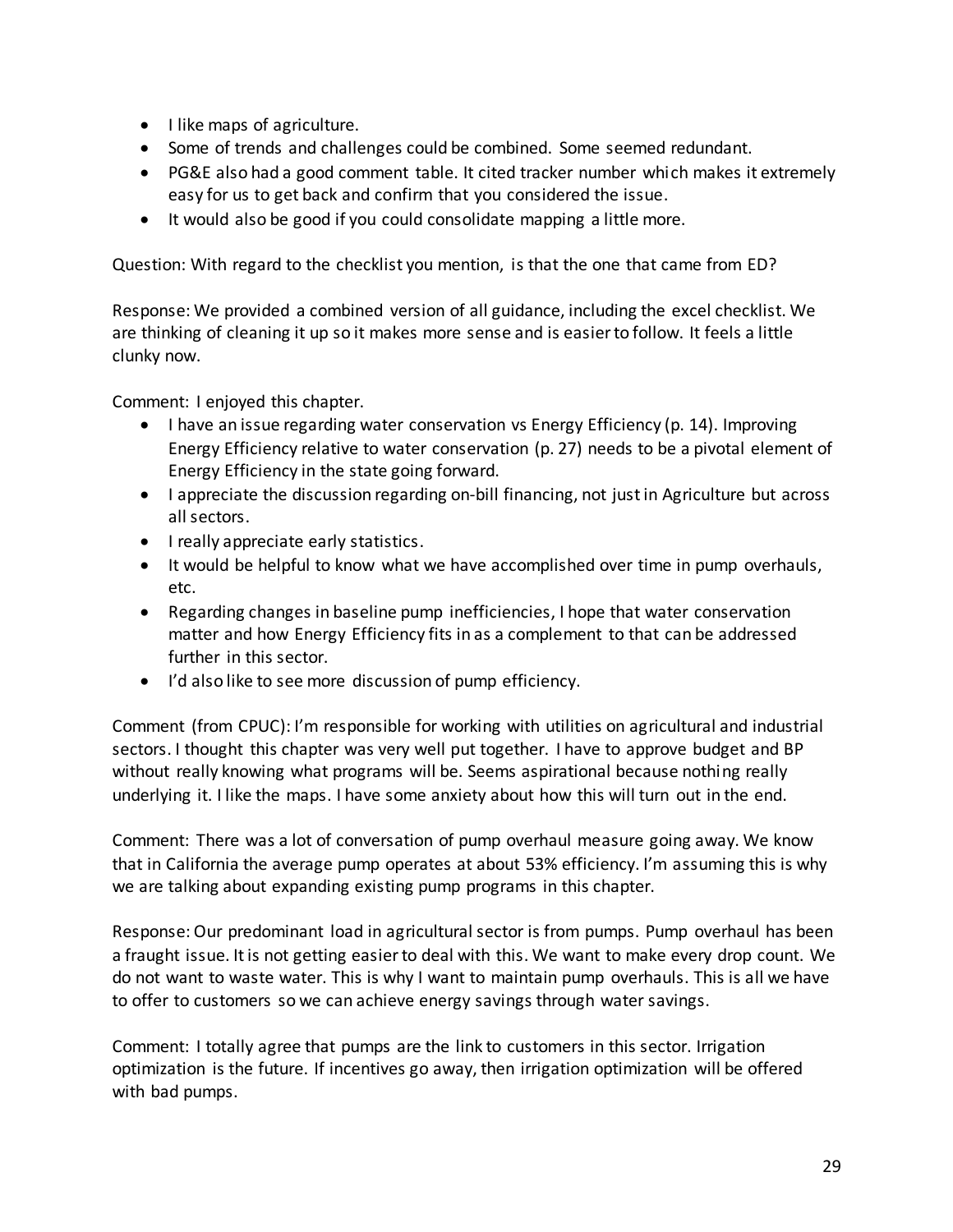Response: We need to move away from pump overhaul only to looking at the system as a whole. We have not addressed the delivery system. There is a lot of room to grow here.

Facilitator: I thought you were not allowed to do pump overhauls because of ISP.

Response: This is to be determined.

Question: Is this adding load through the irrigation proposal?

Response: We are trying to address existing irrigation systems as well as new irrigation systems. I know that customers dealing with drought are installing bigger, deeper pumps. This is almost a mitigation strategy.

Comment (from CPUC): I like the comprehensive approach.

Comment: There was little in BPs or discussion today addressing the Guidance Decision ordering directive that Statewide programs are also designed to achieve market transformation (Op., p. 106). The logistics of setting up the Rolling Portfolio, and moving Statewide PAs are overshadowing this question right now, understandably, but it will need to be addressed over time. I hope to provide comments on how Statewide MT approaches could begin to be advanced in a way compatible with the Energy Division Market Transformation Program Design and Policy Framework White Papers (2014) in the Business Plans by September 28.

Response: We don't want to give impression that everything we are doing is market transformation. We are trying to help our agricultural customers deal with the drought.

Comment: Where does finance fit into this? It is an important piece that needs to gets woven into the plan.

Co-Chair: Financing is supposed to be woven in and also included in the cross-cutting chapter.

Comment: It doesn't feel like it was addressed enough in draft chapters for each sector. A robust discussion of financing should be addressed in each sector chapter.

Facilitator: Most of drafts discuss financing. When you provide comments, please specifically identify where you think discussion is lacking.

Facilitator: Synthesis of general issues raised in comments to BPs (Easel Paper):

- Need adequate level of justification for existing interventions
- More detailed citations are needed
- Need to fully address guidance from CPUC Decisions
- Are we sufficiently addressing the move to procurement future in these drafts?
- Stronger connections between assertions, strategies and targets, metrics are essential